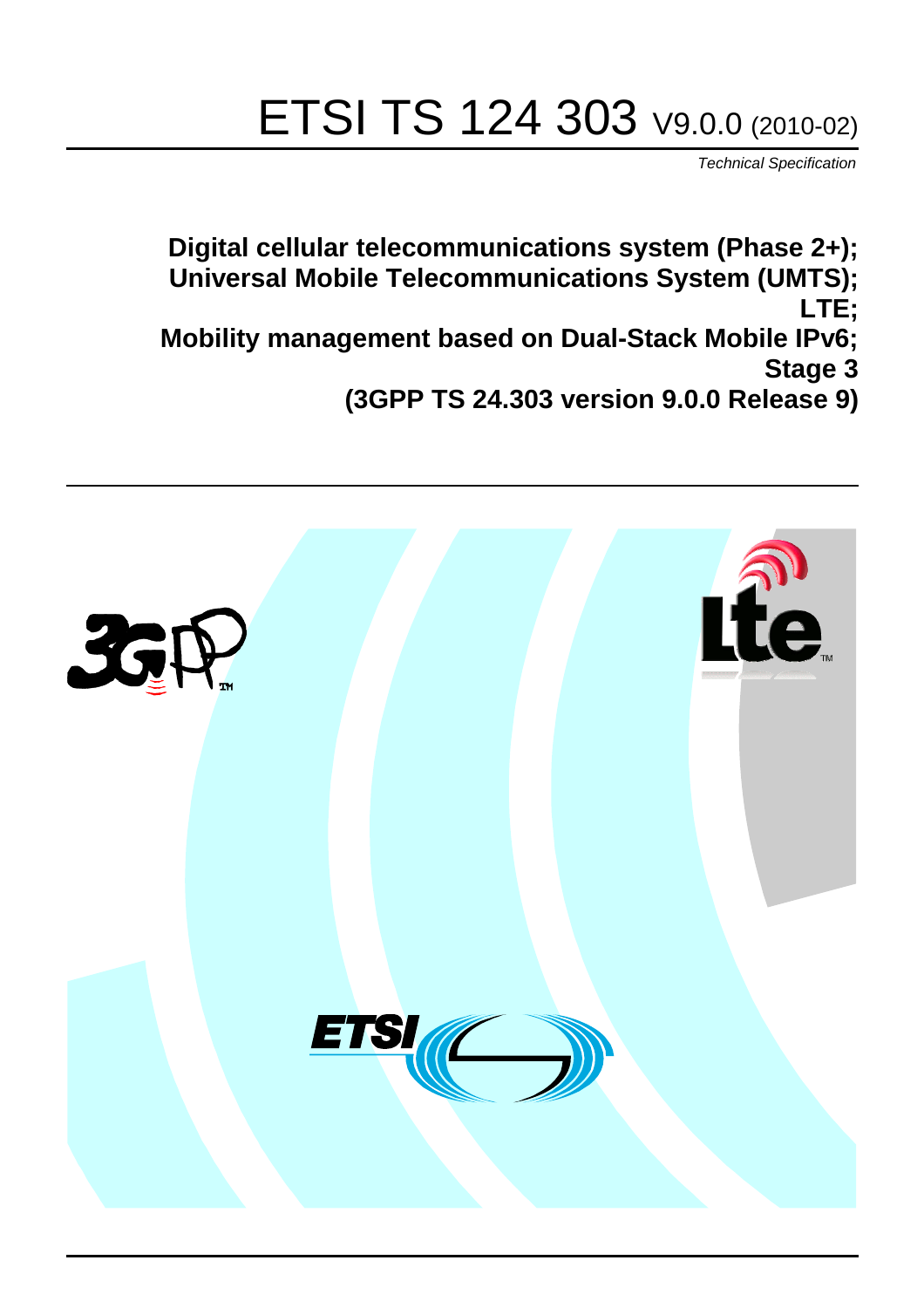Reference RTS/TSGC-0124303v900

Keywords

GSM, LTE, UMTS

#### *ETSI*

#### 650 Route des Lucioles F-06921 Sophia Antipolis Cedex - FRANCE

Tel.: +33 4 92 94 42 00 Fax: +33 4 93 65 47 16

Siret N° 348 623 562 00017 - NAF 742 C Association à but non lucratif enregistrée à la Sous-Préfecture de Grasse (06) N° 7803/88

#### *Important notice*

Individual copies of the present document can be downloaded from: [http://www.etsi.org](http://www.etsi.org/)

The present document may be made available in more than one electronic version or in print. In any case of existing or perceived difference in contents between such versions, the reference version is the Portable Document Format (PDF). In case of dispute, the reference shall be the printing on ETSI printers of the PDF version kept on a specific network drive within ETSI Secretariat.

Users of the present document should be aware that the document may be subject to revision or change of status. Information on the current status of this and other ETSI documents is available at <http://portal.etsi.org/tb/status/status.asp>

If you find errors in the present document, please send your comment to one of the following services: [http://portal.etsi.org/chaircor/ETSI\\_support.asp](http://portal.etsi.org/chaircor/ETSI_support.asp)

#### *Copyright Notification*

No part may be reproduced except as authorized by written permission. The copyright and the foregoing restriction extend to reproduction in all media.

> © European Telecommunications Standards Institute 2010. All rights reserved.

**DECT**TM, **PLUGTESTS**TM, **UMTS**TM, **TIPHON**TM, the TIPHON logo and the ETSI logo are Trade Marks of ETSI registered for the benefit of its Members.

**3GPP**TM is a Trade Mark of ETSI registered for the benefit of its Members and of the 3GPP Organizational Partners. **LTE**™ is a Trade Mark of ETSI currently being registered

for the benefit of its Members and of the 3GPP Organizational Partners.

**GSM**® and the GSM logo are Trade Marks registered and owned by the GSM Association.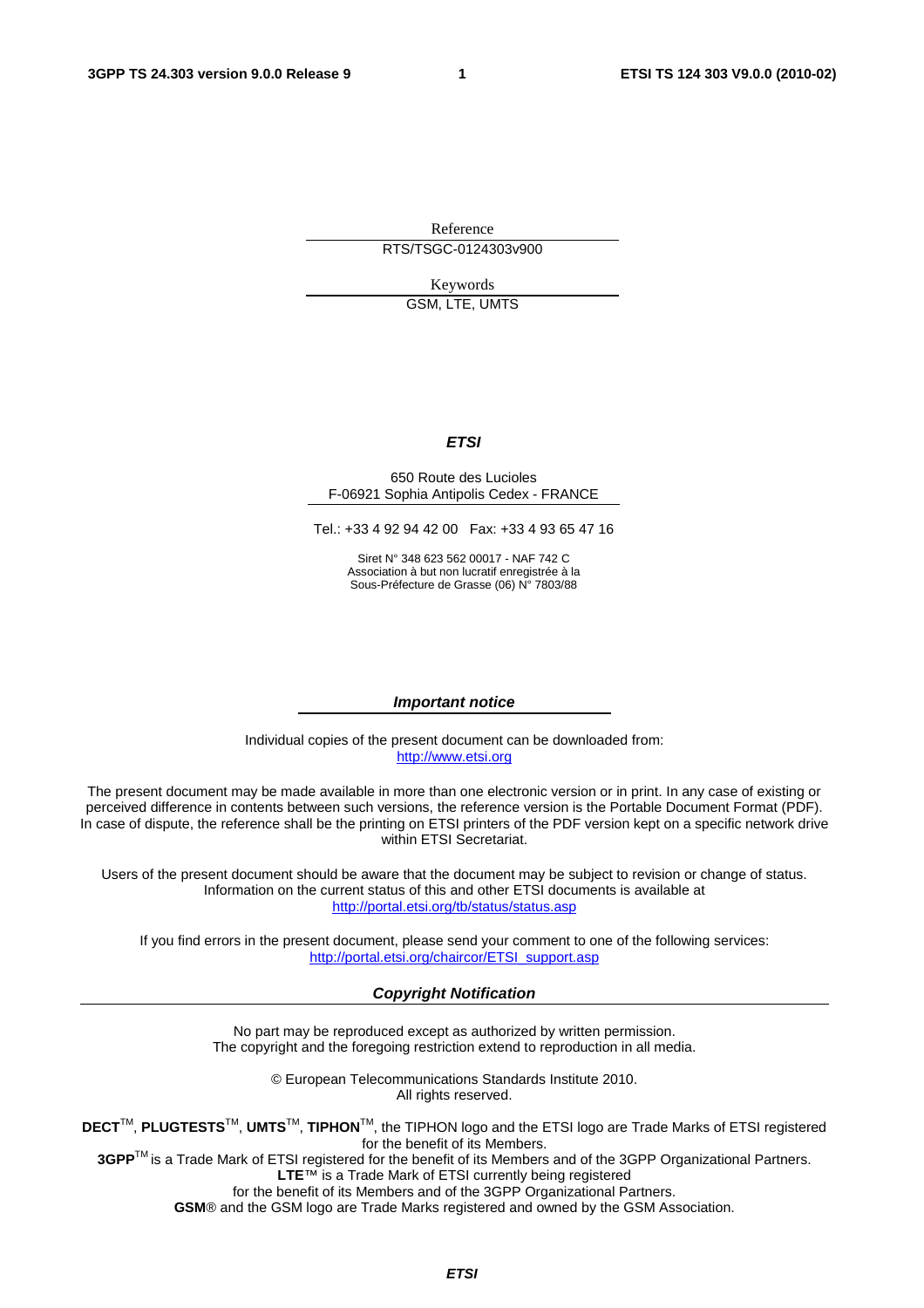### Intellectual Property Rights

IPRs essential or potentially essential to the present document may have been declared to ETSI. The information pertaining to these essential IPRs, if any, is publicly available for **ETSI members and non-members**, and can be found in ETSI SR 000 314: *"Intellectual Property Rights (IPRs); Essential, or potentially Essential, IPRs notified to ETSI in respect of ETSI standards"*, which is available from the ETSI Secretariat. Latest updates are available on the ETSI Web server [\(http://webapp.etsi.org/IPR/home.asp](http://webapp.etsi.org/IPR/home.asp)).

Pursuant to the ETSI IPR Policy, no investigation, including IPR searches, has been carried out by ETSI. No guarantee can be given as to the existence of other IPRs not referenced in ETSI SR 000 314 (or the updates on the ETSI Web server) which are, or may be, or may become, essential to the present document.

### Foreword

This Technical Specification (TS) has been produced by ETSI 3rd Generation Partnership Project (3GPP).

The present document may refer to technical specifications or reports using their 3GPP identities, UMTS identities or GSM identities. These should be interpreted as being references to the corresponding ETSI deliverables.

The cross reference between GSM, UMTS, 3GPP and ETSI identities can be found under [http://webapp.etsi.org/key/queryform.asp.](http://webapp.etsi.org/key/queryform.asp)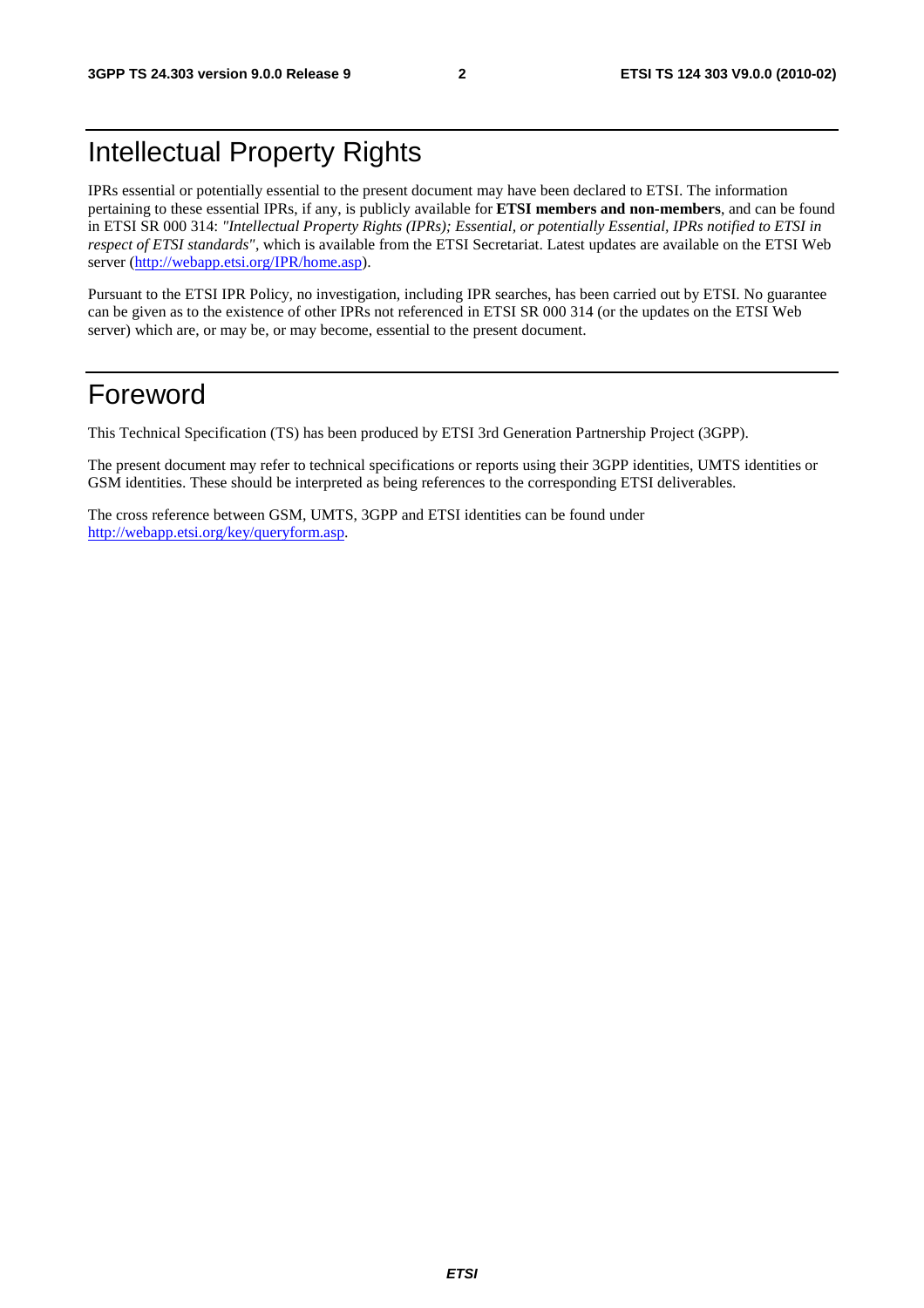$\mathbf{3}$ 

### Contents

| 1                |                                                                              |  |
|------------------|------------------------------------------------------------------------------|--|
| 2                |                                                                              |  |
| 3                |                                                                              |  |
| 3.1              |                                                                              |  |
| 3.2              |                                                                              |  |
| 4                |                                                                              |  |
| 4.1              |                                                                              |  |
| 4.2              |                                                                              |  |
| 4.3              |                                                                              |  |
| 5                |                                                                              |  |
| 5.1              |                                                                              |  |
| 5.1.1            |                                                                              |  |
| 5.1.2            |                                                                              |  |
| 5.1.2.1          |                                                                              |  |
| 5.1.2.1.1        |                                                                              |  |
| 5.1.2.1.2        |                                                                              |  |
| 5.1.2.1.3        |                                                                              |  |
| 5.1.2.1.4        |                                                                              |  |
| 5.1.2.1.5        |                                                                              |  |
| 5.1.2.2          |                                                                              |  |
| 5.1.2.3          |                                                                              |  |
| 5.1.2.4          |                                                                              |  |
| 5.1.3<br>5.1.3.1 |                                                                              |  |
| 5.1.3.2          | Security association establishment and IPv6 Home Network Prefix assignment13 |  |
| 5.1.3.3          |                                                                              |  |
| 5.2              |                                                                              |  |
| 5.2.1            |                                                                              |  |
| 5.2.2            |                                                                              |  |
| 5.2.2.1          |                                                                              |  |
| 5.2.2.2          |                                                                              |  |
| 5.2.2.3          |                                                                              |  |
| 5.2.2.4          |                                                                              |  |
| 5.2.3            |                                                                              |  |
| 5.2.3.1          |                                                                              |  |
| 5.2.3.2          |                                                                              |  |
| 5.2.3.3<br>5.3   |                                                                              |  |
| 5.3.1            |                                                                              |  |
| 5.3.2            |                                                                              |  |
| 5.3.3            |                                                                              |  |
| 5.4              |                                                                              |  |
| 5.4.1            |                                                                              |  |
| 5.4.2            |                                                                              |  |
| 5.4.2.1          |                                                                              |  |
| 5.4.2.2          |                                                                              |  |
| 5.4.3            |                                                                              |  |
| 5.4.3.1          |                                                                              |  |
| 5.4.3.2          |                                                                              |  |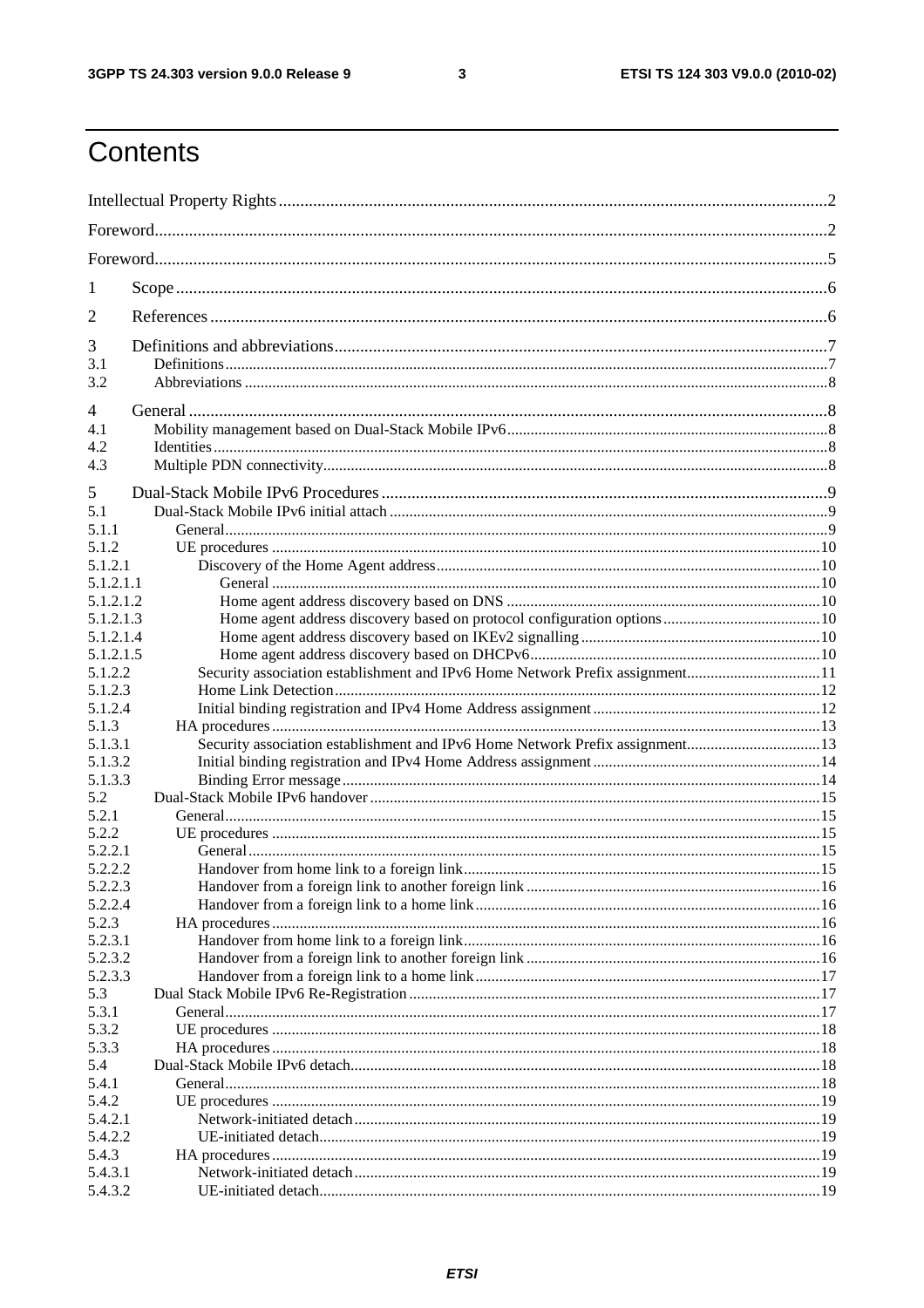$\overline{\mathbf{4}}$ 

| <b>Annex A (normative):</b>   |  |
|-------------------------------|--|
|                               |  |
|                               |  |
| A.2.2                         |  |
|                               |  |
|                               |  |
|                               |  |
|                               |  |
|                               |  |
|                               |  |
|                               |  |
|                               |  |
|                               |  |
| <b>Annex B</b> (informative): |  |
|                               |  |
|                               |  |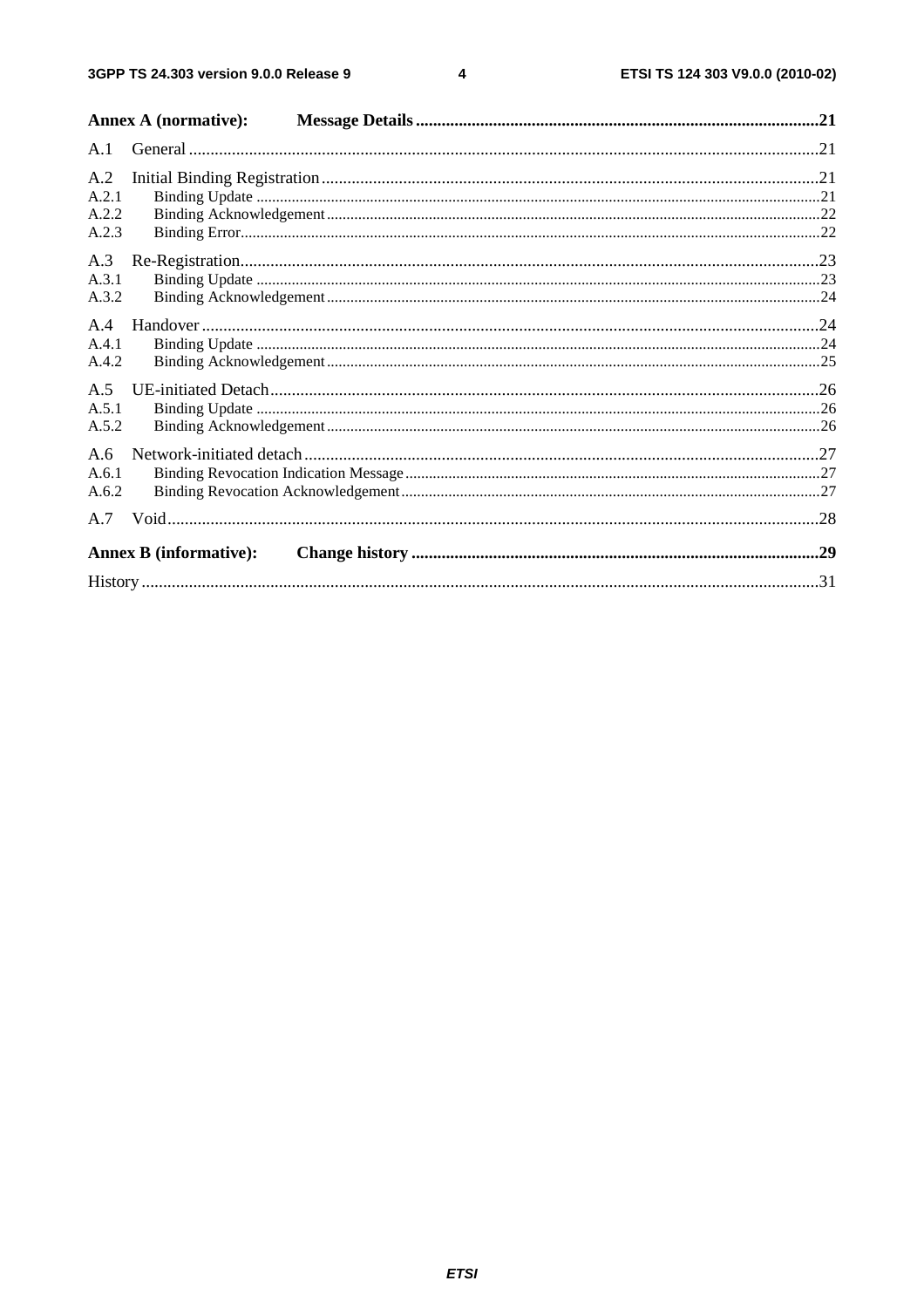### Foreword

This Technical Specification has been produced by the 3<sup>rd</sup> Generation Partnership Project (3GPP).

The contents of the present document are subject to continuing work within the TSG and may change following formal TSG approval. Should the TSG modify the contents of the present document, it will be re-released by the TSG with an identifying change of release date and an increase in version number as follows:

Version x.y.z

where:

- x the first digit:
	- 1 presented to TSG for information;
	- 2 presented to TSG for approval;
	- 3 or greater indicates TSG approved document under change control.
- y the second digit is incremented for all changes of substance, i.e. technical enhancements, corrections, updates, etc.
- z the third digit is incremented when editorial only changes have been incorporated in the document.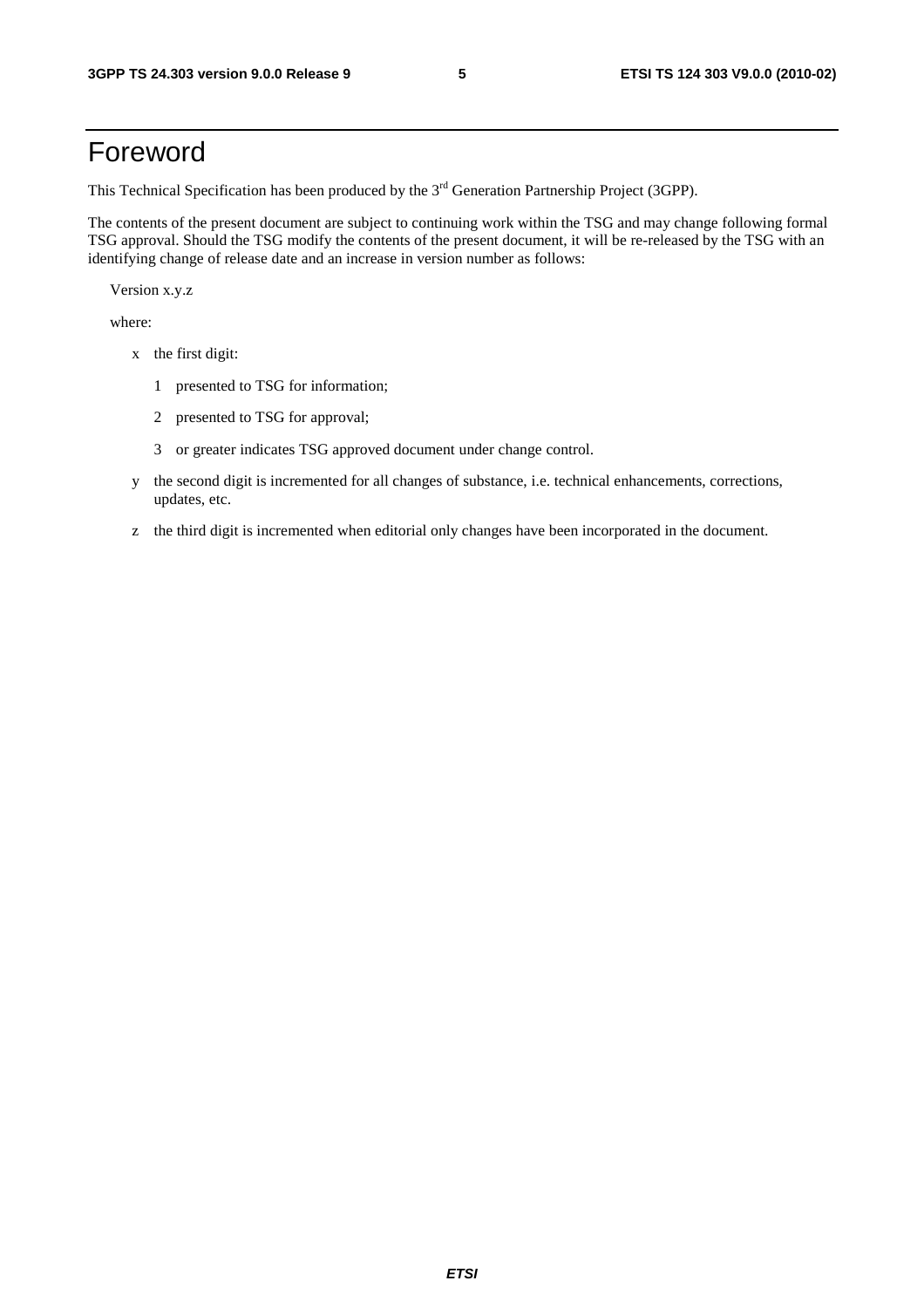### 1 Scope

The present document specifies the signalling procedures for accessing the 3GPP Evolved Packet Core network and handling the mobility between 3GPP and non-3GPP accesses via the S2c reference point defined in 3GPP TS 23.402 [3].

The present document is applicable to the User Equipment (UE) and the network node implementing the Home Agent functionality.

In addition the present document specifies the procedures used for the DSMIPv6 Home Agent discovery, for bootstrapping the DSMIPv6 security association between the UE and the Home Agent and for managing the DSMIPv6 tunnel. The specification of these procedures is compliant to IETF RFCs.

DSMIPv6 procedures can be used independently of the underlying access technology.

### 2 References

The following documents contain provisions which, through reference in this text, constitute provisions of the present document.

- References are either specific (identified by date of publication, edition number, version number, etc.) or non-specific.
- For a specific reference, subsequent revisions do not apply.
- For a non-specific reference, the latest version applies. In the case of a reference to a 3GPP document (including a GSM document), a non-specific reference implicitly refers to the latest version of that document *in the same Release as the present document*.
- [1] 3GPP TR 21.905: "Vocabulary for 3GPP Specifications".
- [2] IETF RFC 5555 (June 2009): "Mobile IPv6 support for dual stack Hosts and Routers (DSMIPv6)".
- [3] 3GPP TS 23.402: "Architecture Enhancements for non-3GPP accesses".
- [4] IETF RFC 4877 (April 2007): "Mobile IPv6 Operation with IKEv2 and the Revised IPsec Architecture".
- [5] IETF RFC 2782 (February 2000): "A DNS RR for specifying the location of services (DNS SRV)".
- [6] IETF RFC 3775 (June 2004): "Mobility Support in IPv6".
- [7] IETF RFC 3748 (June 2004): "Extensible Authentication Protocol (EAP)".
- [8] IETF RFC 4301 (December 2005): "Security Architecture for the Internet Protocol".
- [9] IETF RFC 3633 (December 2003): "IPv6 Prefix Options for Dynamic Host Configuration Protocol (DHCP) version 6".
- [10] IETF RFC 5026 (October 2007): "Mobile IPv6 bootstrapping in split scenario".
- [11] IETF RFC 4303 (December 2005): "IP Encapsulating Security Payload (ESP)".
- [12] draft-ietf-mip6-hiopt-15.txt (April 2008): "DHCP Option for Home Information Discovery in MIPv6".

Editor's note: The above document cannot be formally referenced until it is published as an RFC.

[13] IETF RFC 3736 (April 2004): "Stateless Dynamic Host Configuration Protocol (DHCP) Service for IPv6".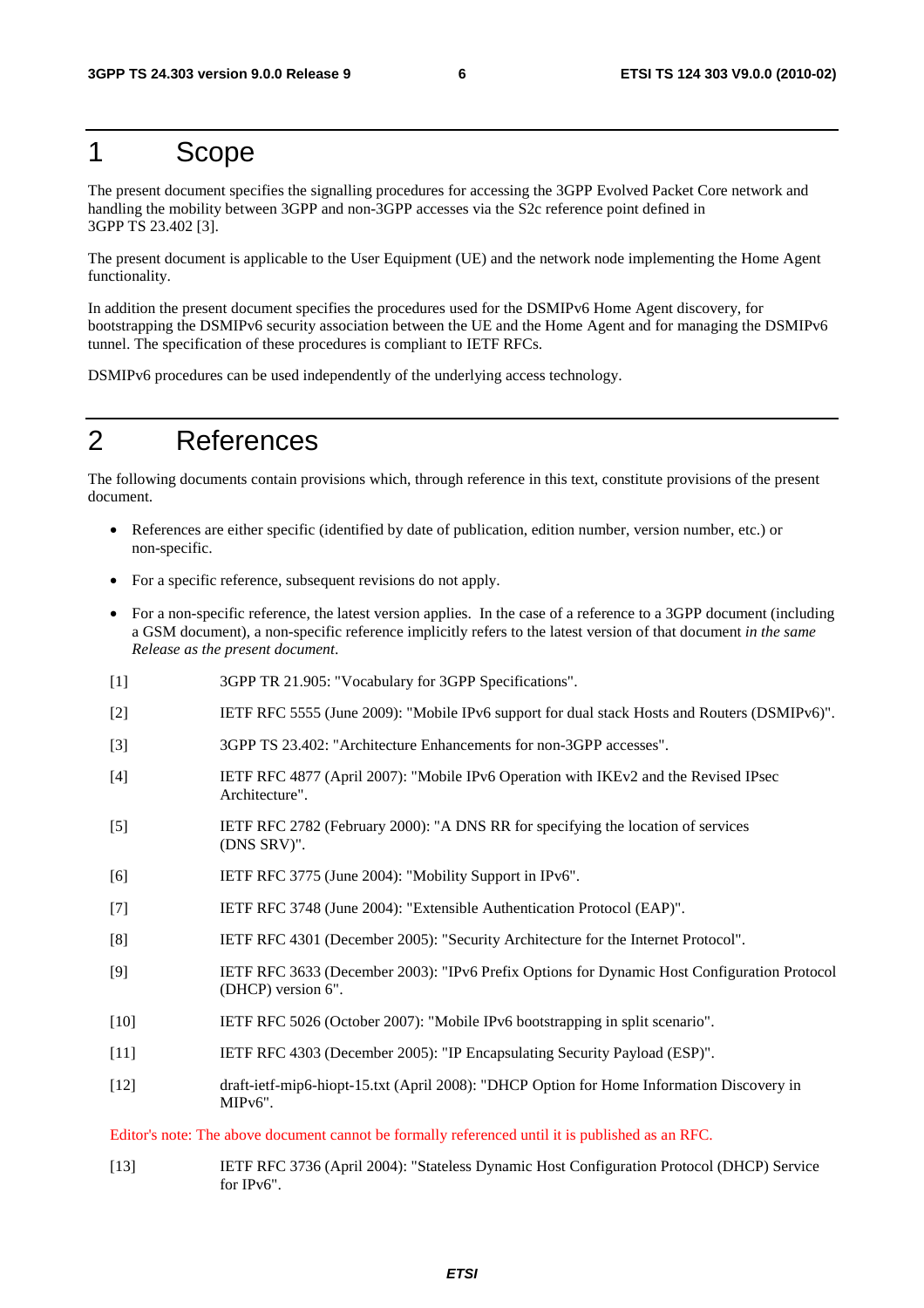- [14] IETF RFC 4306 (December 2005): "Internet Key Exchange (IKEv2) Protocol".
- [15] 3GPP TS 24.301: "Non-Access-Stratum (NAS) protocol for Evolved Packet System (EPS); Stage 3".
- [16] Void.
- [17] 3GPP TS 23.003: "Numbering, addressing and identification".
- [18] 3GPP TS 33.402: "3GPP System Architecture Evolution (SAE); Security aspects of non-3GPP accesses"
- [19] draft-ietf-mext-binding-revocation-13 (September 2009): "Binding Revocation for IPv6 Mobility".

Editor's note: The above document cannot be formally referenced until it is published as an RFC.

- [20] 3GPP TS 29.273: "3GPP EPS AAA interfaces"
- [21] 3GPP TS 24.302: "Access to the Evolved Packet Core (EPC) via non-3GPP access networks; Stage 3".
- [22] Void.
- [23] IETF RFC 4739 (November 2006): "Multiple Authentication Exchanges in the Internet Key Exchange (IKEv2) Protocol".
- [24] 3GPP TS 33.234: "Wireless Local Area Network (WLAN) interworking security".
- [25] 3GPP TS 29.275 "PMIP based Mobility and Tunnelling protocols".
- [26] IETF RFC 4039 (March 2005): "Rapid Commit Option for the Dynamic Host Configuration Protocol version 4 (DHCPv4)".
- [27] draft-ietf-mext-rfc3775bis-05 (October 2009): "Mobility Support in IPv6".

Editor's note: The above document cannot be formally referenced until it is published as an RFC.

- [28] IETF RFC 4187 (January 2006): "Extensible Authentication Protocol Method for 3rd Generation Authentication and Key Agreement (EAP AKA)".
- [29] IETF RFC 3963 (January 2005): "Network Mobility (NEMO) Basic Support Protocol".
- [30] draft-ietf-ipsecme-ikev2-redirect-06 (March 2009): "Redirect Mechanism for IKEv2".

Editor's note: The above document cannot be formally referenced until it is published as an RFC.

### 3 Definitions and abbreviations

### 3.1 Definitions

For the purposes of the present document, the terms and definitions given in 3GPP TR 21.905 [1] and the following apply. The following terms used in this Technical Specification are defined in IETF RFC 3775 [6]: Home Address, Care-of Address, binding cache, binding cache entry.

**Home network prefix:** An IPv6 prefix allocated by the Home Agent to the UE and used by the UE to configure the Home Address. The Home network prefix is uniquely allocated to a UE.

**Home Agent:** The Home Agent functionality consists in the DSMIPv6 anchor point functionality described in IETF RFC 5555 [2] and IETF RFC 4877 [4]. Based on 3GPP TS 23.402 [15] the HA functionality is implemented in the PDN Gateway.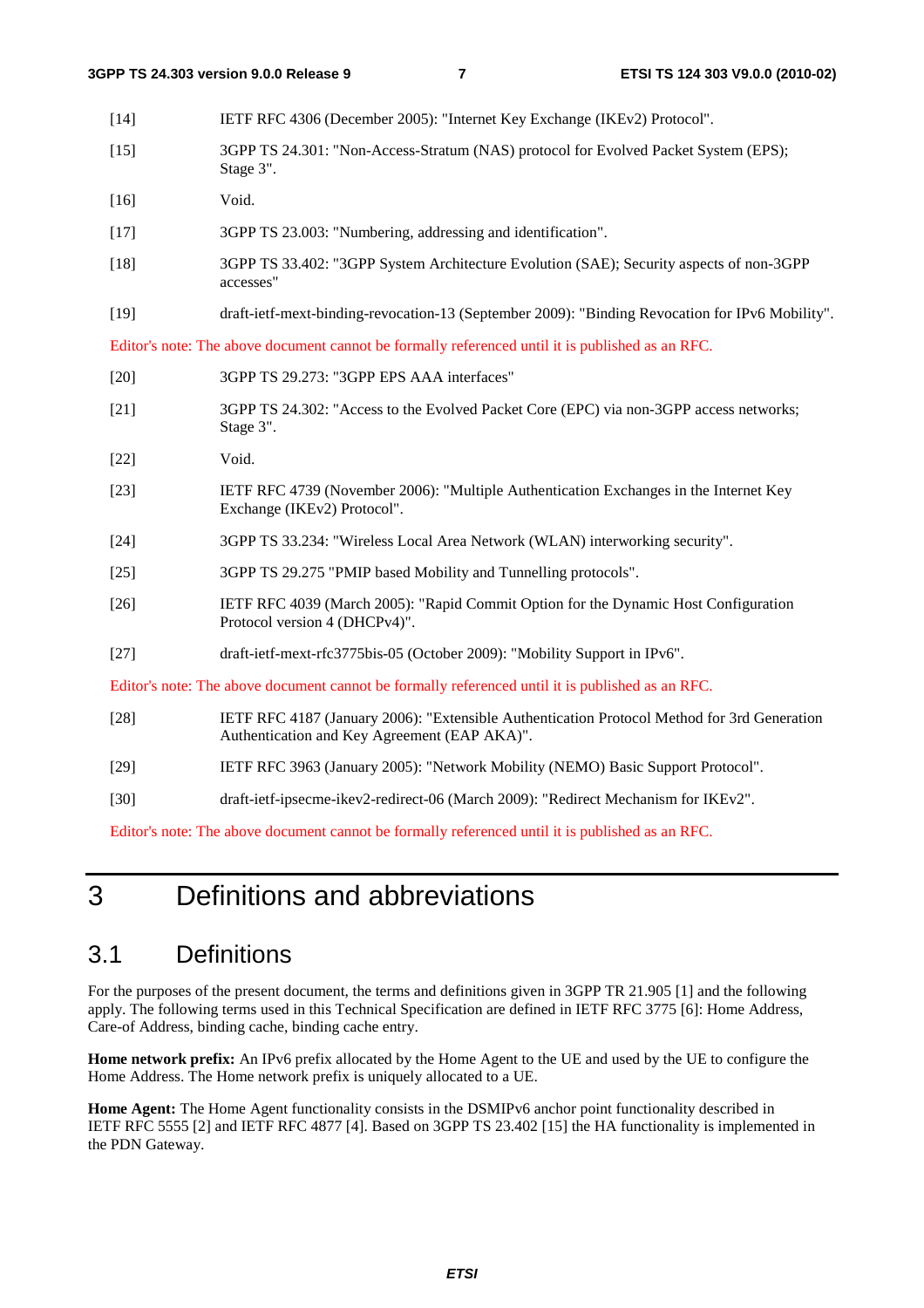### 3.2 Abbreviations

For the purposes of the present document, the abbreviations given in 3GPP TR 21.905 [1] and the following apply.

| DSMIP <sub>v6</sub> | Dual-Stack MIPv6                   |
|---------------------|------------------------------------|
| <b>EPC</b>          | <b>Evolved Packet Core</b>         |
| ePDG                | <b>Evolved Packet Data Gateway</b> |
| <b>EPS</b>          | <b>Evolved Packet System</b>       |
| <b>GW</b>           | Gateway                            |
| <b>HA</b>           | Home Agent                         |
| MIP <sub>v</sub> 6  | Mobile IP version 6                |
| UE                  | User Equipment                     |
|                     |                                    |

### 4 General

### 4.1 Mobility management based on Dual-Stack Mobile IPv6

DSMIPv6 is specified in IETF RFC 3775 [6] and IETF RFC 5555 [2]. The purpose of the DSMIPv6 procedures is to establish, manage and tear down a mobility tunnel between the UE and the HA function. The mobility tunnel establishment is always initiated by the UE, while the mobility tunnel tear down can be initiated either by the UE or the network. Communication between the UE and a correspondent node shall use the bidirectional mode of operation. Route optimization mode of operation is not supported by EPC in this release.

In this specification, the IETF RFC 4877 [4] is used to secure DSMIPv6 signalling. For this purpose, the UE performs an IKEv2 exchange with the HA before establishing the mobility tunnel as described in subclause 5.1.2.2. The details of the security aspects are specified in 3GPP TS 33.402 [18].

The mobility tunnel procedures are performed by the UE for each PDN, meaning that if multiple PDNs are accessed by the UE, multiple instances of the procedures are needed. The multiple PDN behaviour is specified more in detail in subclause 4.3.

In this specification, the IETF RFC 3963 [29] is used for prefix preservation. For this purpose, the UE uses the implicit mode as stated in IETF RFC 3963 [29] to tell the HA that the home network prefix would be preserved during mobility. The support of this operation is limited to the sending and receiving of IPv6 packets containing IPv6 addresses autoconfigured from the home network prefix, in addition to the IPv6 Home Address.

### 4.2 Identities

The UE shall use Network Access Identifier (NAI) as identification towards the HA in the IKEv2 exchange. During this process, the IPsec security association between the UE and the HA is tied to the user identity, set to the NAI, and to an SPI uniquely identifying this security association. The NAI is structured according to 3GPP TS 23.003 [17]. The NAI can be either a root NAI, a fast re-authentication NAI or pseudonym identity as specified in 3GPP TS 23.003 [17].

The UE shall use the HA-APN to identify the desired HA in the DNS-based and DHCPv6-based HA discovery procedures. The HA-APN is constructed according to 3GPP TS 23.003 [17].

NOTE: The operator is responsible to configure the DNS system so that the same PDN GW can be discovered via HA-APN and APN. A possible way of configuring the mapping between HA-APN and APN is to create the HA-APN from the respective APN by using the same Network Identifier and by adding the prefix "ha-apn" to the Operator Identifier.

The Binding Update and Binding Acknowledgement shall not explicitly carry an NAI as the IPsec security association is tied to the user identity.

### 4.3 Multiple PDN connectivity

This specification supports multiple PDN connectivity. The UE can connect to multiple PDNs using multiple DSMIPv6 sessions, one per each PDN the UE is connected to.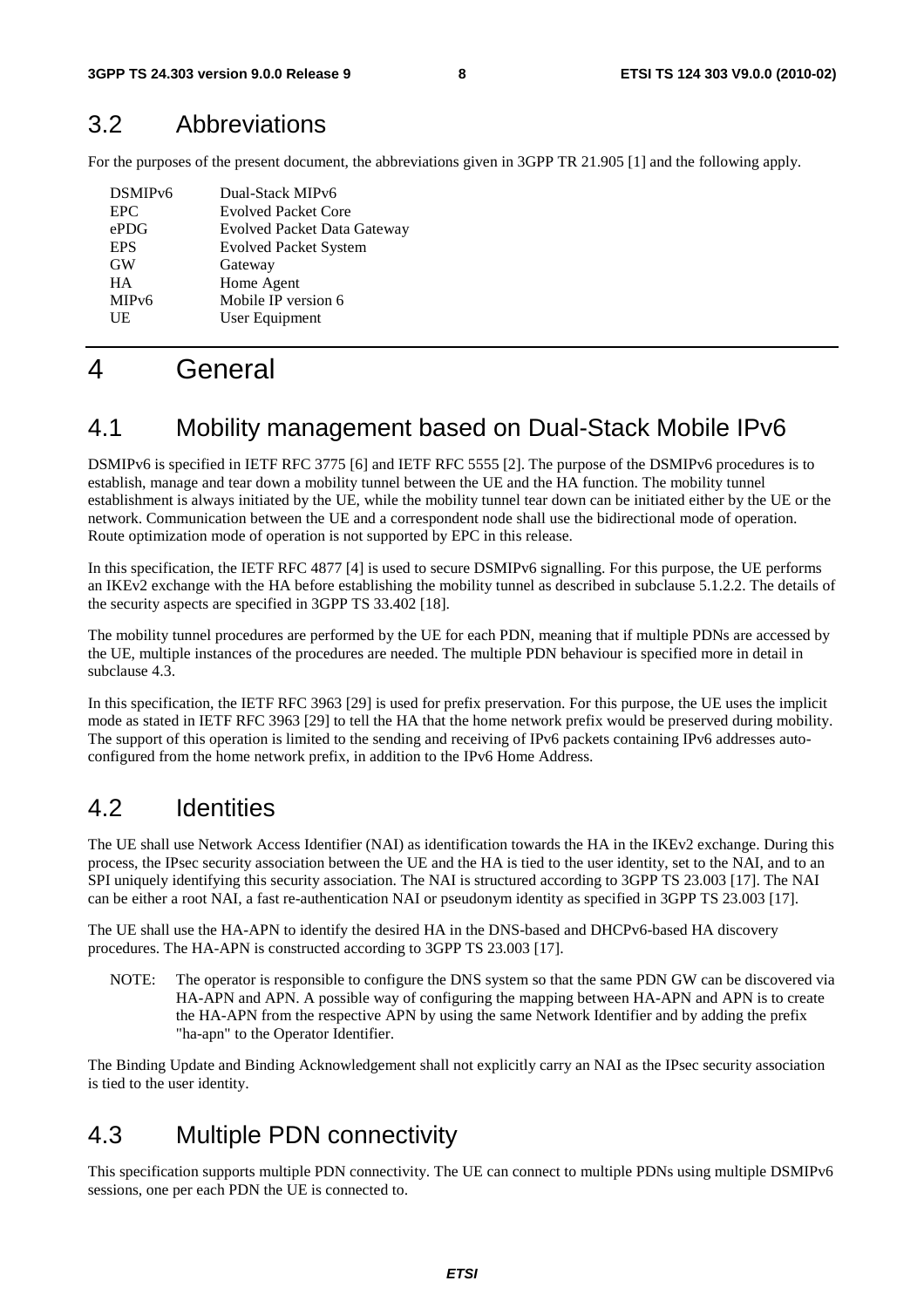NOTE: When UE is associated to multiple PDNs, it is possible for the UE to create a tunnel loop amongst the HAs by binding home addresses to each other. This results in the possibility of HA being flooded with packets. Packet flooding is not specific to DSMIPv6 and there exist current implementations to deal with the packet flooding issue. As for the formation of tunnel loop, the solution to solve it in this current specification (Release 8) is implementation specific until a standardized solution emerges.

The procedures described in clause 5 shall be interpreted as procedures which are executed for each PDN the UE is connected to. This implies that:

- For the initial attach to any PDN, the UE shall perform a Home Agent address discovery (subclause 5.1.2.1), a security association establishment via IKEv2, including the EAP-AKA authentication and the IPv6 Home Network Prefix (subclause 5.1.2.2), and the initial binding registration (subclause 5.1.2.4).
- For a handover, the UE shall send a Binding Update for each PDN, following the procedure described in subclause 5.2.2.
- The re-registration procedure shall be performed for each PDN connection separately as described in subclause 5.3.2.
- The detach procedure shall be performed for each PDN separately following the procedure described in subclause 5.4.2 for UE initiated detach and following the procedure described in subclause 5.4.3 for HA initiated detach

### 5 Dual-Stack Mobile IPv6 Procedures

### 5.1 Dual-Stack Mobile IPv6 initial attach

#### 5.1.1 General

The DSMIPv6 initial attach is performed by the UE to establish a DSMIPv6 connection with the node acting as HA. This is also known as the bootstrapping procedure as the UE establishes the security association with the HA. The initial attach involves the following tasks:

- **Discovery of the Home Agent address**. The UE needs to discover the IPv6 address as well as the IPv4 address of the HA.
- **Security association establishment**. The UE needs to establish an IPsec security association with the HA in order to secure the DSMIPv6 signalling. IKEv2 (IETF RFC 4877 [4]) is used to establish this security association.
- **IPv6 Home Network Prefix assignment**. The UE needs to be assigned an IPv6 Network Prefix of its home network in order to configure the global unicast Home Address to be used in DSMIPv6. The HA is responsible of assigning the IPv6 Home Network Prefix to the UE.
- **IPv4 Home Address assignment**. Optionally, a dual-stack UE can also request to be assigned an IPv4 Home Address to be used for IPv4-only applications. The HA is responsible of assigning the IPv4 Home Address to the UE.
- **Home link detection**. The UE needs to perform Home Link Detection before initiate registration with the HA. The DSMIPv6 Home Link Detection Function is used by the UE to detect if it is attached to the home link from a DSMIPv6 perspective.
- **Initial binding registration**. Unless the home link detection procedure indicates the UE is at home, the UE sends a Binding Update message to perform its initial registration with the HA.

If the UE requires additional configuration parameters, e.g. Vendor-specific options, stateless DHCPv4 and DHCPv6 as defined in IETF RFC 4039 [26] and IETF RFC 3736 [13] can be run over the DSMIPv6 tunnel.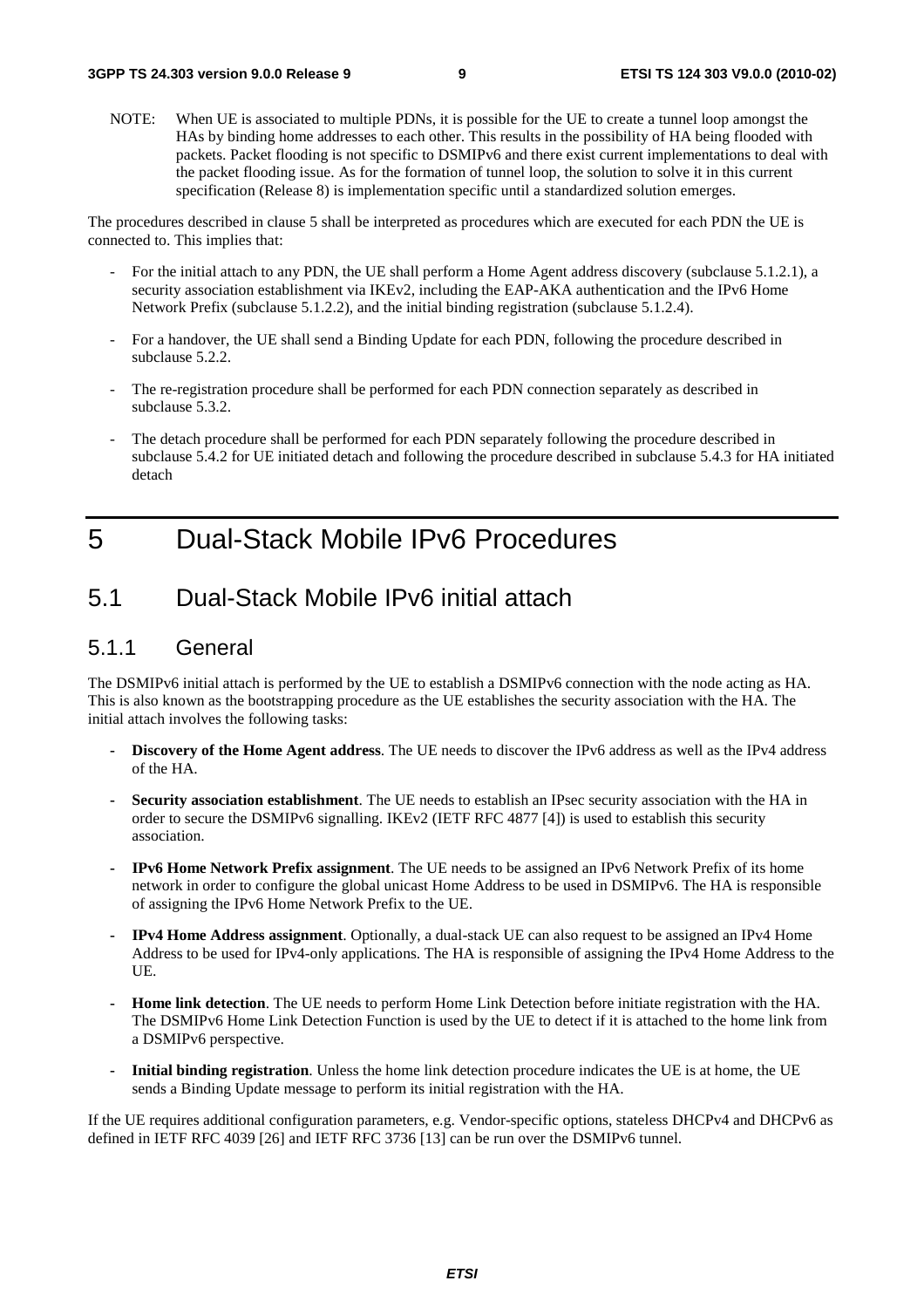#### 5.1.2 UE procedures

#### 5.1.2.1 Discovery of the Home Agent address

#### 5.1.2.1.1 General

The first procedure the UE needs to perform for DSMIPv6 initial attach is the discovery of the node acting as the HA.

The UE can discover the IP addresses of the HA in one of the four following ways:

- via DNS;
- via attach procedure for 3GPP access or trusted non-3GPP access (if supported) based on protocol configuration options;
- via IKEv2 during tunnel setup to ePDG for untrusted non-3GPP accesses;
- via DHCPv6.

If the UE does not obtain the IP addresses of the HA via PCO during the 3GPP or trusted non-3GPP (if supported) attach or via IKEv2 signalling, it shall follow either the procedures described in subclause 5.1.2.1.5 or the procedures described in subclause 5.1.2.1.2. The UE may be configured to perform both procedures in parallel or one of the two procedures only in case the other failed.

#### 5.1.2.1.2 Home agent address discovery based on DNS

A UE performing Home Agent discovery based on DNS shall support the implementation of standard DNS mechanisms.

The UE shall perform DNS Lookup by Home Agent Name as specified in IETF RFC 5026 [10].The QNAME shall be set to the requested HA-APN. The HA-APN shall be constructed as specified in 3GPP TS 23.003 [17]. If a HA has both an IPv4 and an IPv6 address, the corresponding DNS record should be configured with both 'AAAA' and 'A' records. Accordingly the UE should perform one DNS lookup procedure to retrieve both 'AAAA' and 'A' records. The DNS server replies with one 'AAAA' and one 'A' record.

#### 5.1.2.1.3 Home agent address discovery based on protocol configuration options

The UE may request the IPv6 address and optionally the IPv4 address of the dual stack HA using the Protocol configuration options IE during the attach procedure for 3GPP or trusted non-3GPP access or the additional PDN connectivity procedure. The details of this procedure for the case of attach for 3GPP access are described in 3GPP TS 24.301 [15]. The details of this procedure for the case of attach for trusted non-3GPP access are described in 3GPP TS 24.302 [21].

#### 5.1.2.1.4 Home agent address discovery based on IKEv2 signalling

The UE may request the IPv6 and optionally the IPv4 address of the HA during the tunnel establishment procedure with the ePDG. The details of this procedure are described in 3GPP TS 24.302 [21].

#### 5.1.2.1.5 Home agent address discovery based on DHCPv6

The HA address discovery via DHCPv6 is possible in the following cases:

- in 3GPP access, or
- in trusted non-3GPP access, when a DHCPv6 relay exists in the trusted non-3GPP access and the PDN GW is the DHCPv6 server, or
- in trusted non-3GPP access, when the DHCPv6 server is in the trusted non-3GPP access and it has the HA addresse information from static configuration, or received via STa reference point as specified in 3GPP TS 29.273 [20].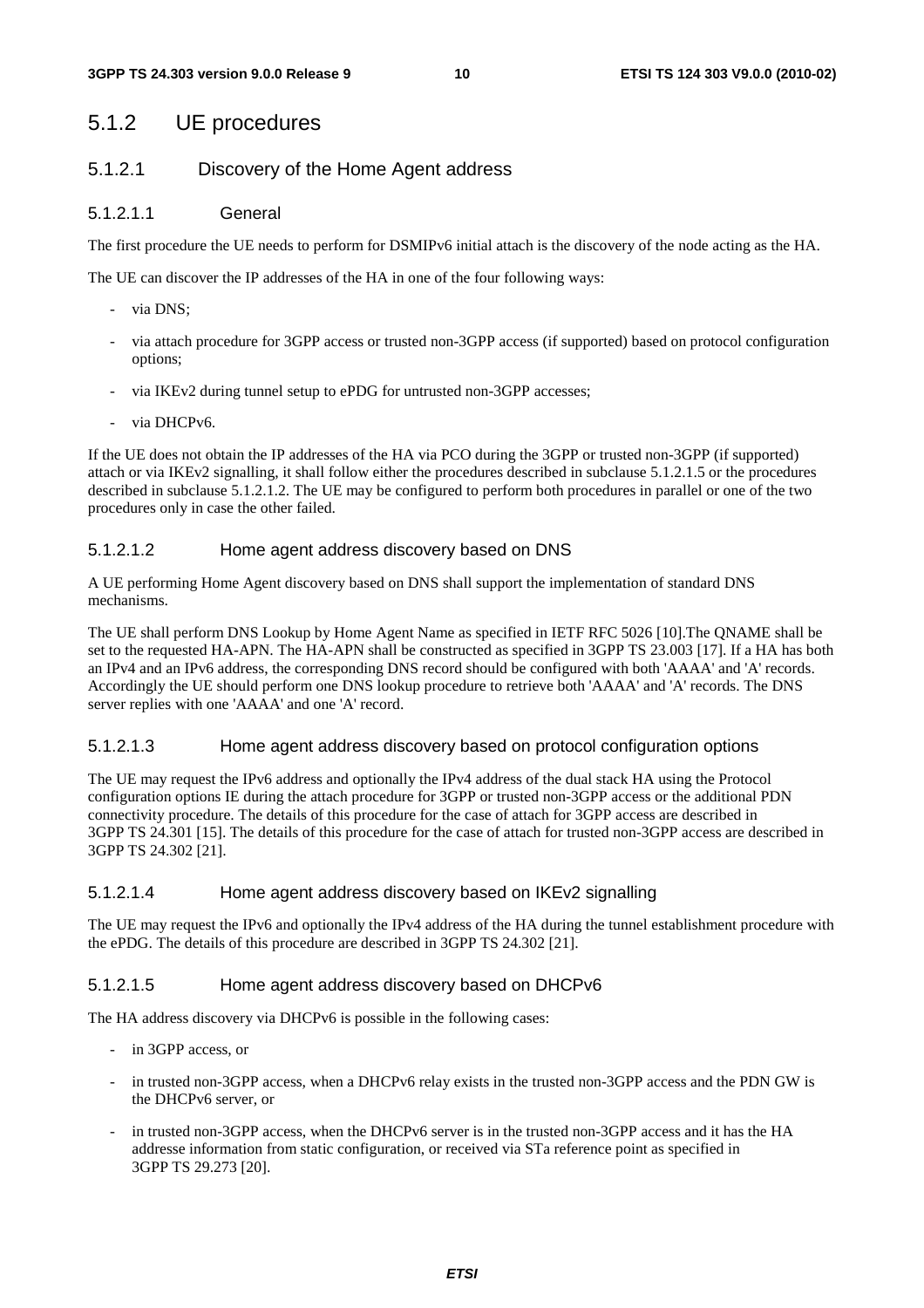#### **3GPP TS 24.303 version 9.0.0 Release 9 11 ETSI TS 124 303 V9.0.0 (2010-02)**

A UE performing HA discovery based on DHCPv6 shall support the implementation of stateless DHCPv6 as specified in IETF RFC 3736 [13] and the DHCPv6 options as specified in draft-ietf-mip6-hiopt [12].

In order to discover the address of the HA the UE shall send an Information-Request message including the Home Network Identifier Option.

In order to connect to a HA for a specific target PDN, the UE shall set the id-type to 1 and include the desired HA-APN in the Home Network Identifier field.

The HA information is provided to the UE within a Home Network Information Option as described in draft-ietf-mip6 hiopt [12]. This option shall include either the available HA addresses (both the IPv6 address and the IPv4 address of the HA, if available) or the HA FQDN. In the latter case the UE shall perform a DNS Lookup by Home Agent Name as specified in IETF RFC 5026 [10]. The QNAME shall be set to the received HA FQDN.

If a HA has both an IPv4 and an IPv6 address, the corresponding DNS record should be configured with both 'AAAA' and 'A' records. Accordingly the UE should perform one DNS lookup procedure to retrieve both 'AAAA' and 'A' records. The DNS server replies with one 'AAAA' and one 'A' record.

#### 5.1.2.2 Security association establishment and IPv6 Home Network Prefix assignment

The UE shall support the IKEv2 protocol (see IETF RFC 4306 [14]) for negotiating the IPsec security association to secure DSMIPv6 signalling and shall support EAP over IKEv2 as described in IETF RFC 4306 [14] to perform authentication with an AAA server. In a case an additional authentication and authorization of the IPSec security association is needed with an external AAA server, then the additional authentication steps during the IKEv2 exchange shall be supported as specified in IETF RFC 4739 [23] and described in 3GPP TS 33.234 [24].

The UE shall support IPsec ESP (see IETF RFC 4303 [11]) in order to provide authentication of Binding Update and Binding Acknowledgement messages as specified in IETF RFC 4877 [4]. The UE shall support multiple authentication exchanges in the IKEv2 protocol as specified in IETF RFC 4739 [23] in order to support authentication with an external AAA server. The UE shall support the redirect mechanism as defined in draft-ietf-ipsecme-ikev2-redirect [30].

The UE shall initiate the security association establishment procedure by sending the IKE\_SA\_INIT request message defined in IETF RFC 4306 [14] to the HA. The UE shall indicate support for the HA reallocation by including a REDIRECT\_SUPPORTED payload in the IKE\_SA\_INIT request as specified in draft-ietf-ipsecme-ikev2-redirect [30]. On receipt of an IKE\_SA\_INIT response, the UE shall send an IKE\_AUTH request message including the MN-NAI in the IDi payload and the Access Point Name (APN) of the target PDN the UE wants to connect to in the IDr payload. The APN shall be formatted as defined in 3GPP TS 23.003 [17]. The username part of the MN-NAI included in "IDi" payload may be an IMSI, pseudonym or re-authentication ID. The UE shall include in the IDi payload the same MN-NAI it includes in the EAP-Response/Identity within the EAP-AKA exchange.

In the very first EAP-Response/Identity within the IKEv2 exchange the UE shall include a NAI whose username is derived from IMSI. In subsequent exchanges the UE should use pseudonyms and re-authentication identities provided by the 3GPP AAA server as specified in IETF RFC 4187 [26].

NOTE: Fast re-authentication mechanism is optional, and therefore is an implementation option in the UE and operator configuration issue (i.e. it also depends on whether the AAA server sent a re-authentication ID during previous EAP authentication) whether to use it during security association establishment.

EAP-AKA over IKEv2 shall be used to authenticate UE in the IKE\_AUTH exchange, while public key signature based authentication with certificates shall be used to authenticate the HA.

During the IKEv2 exchange, the HA may trigger the UE to perform the HA reallocation procedure. If the UE receives as part of the IKE\_AUTH response message a REDIRECT payload containing the IP address of a target HA as specified in subclause 5.1.3.1, the UE shall initiate a new IKEv2 security association with the target HA. The UE shall terminate the IKEv2 security association with the initial HA by sending an IKEv2 Informational message with a DELETE payload as specified in IETF RFC 4306 [14].

During the IKEv2 exchange, the UE shall request the allocation of an IPv6 home prefix through the Configuration Payload in the IKE\_AUTH. Since in EPS a unique IPv6 prefix is assigned to the UE, the UE shall include a MIP6\_HOME\_PREFIX attribute in the CFG\_REQUEST message as described in IETF RFC 5026 [10]. In addition the UE may include the INTERNAL\_IP6\_DNS attribute in the CFG\_REQUEST as described in IETF RFC 4306 [14] to request the DNS server IPv6 address of the PLMN it is connecting to via DSMIPv6. In the same way the UE may include the INTERNAL\_IP4\_DNS attribute in the CFG\_REQUEST to request the IPv4 address of the DNS server.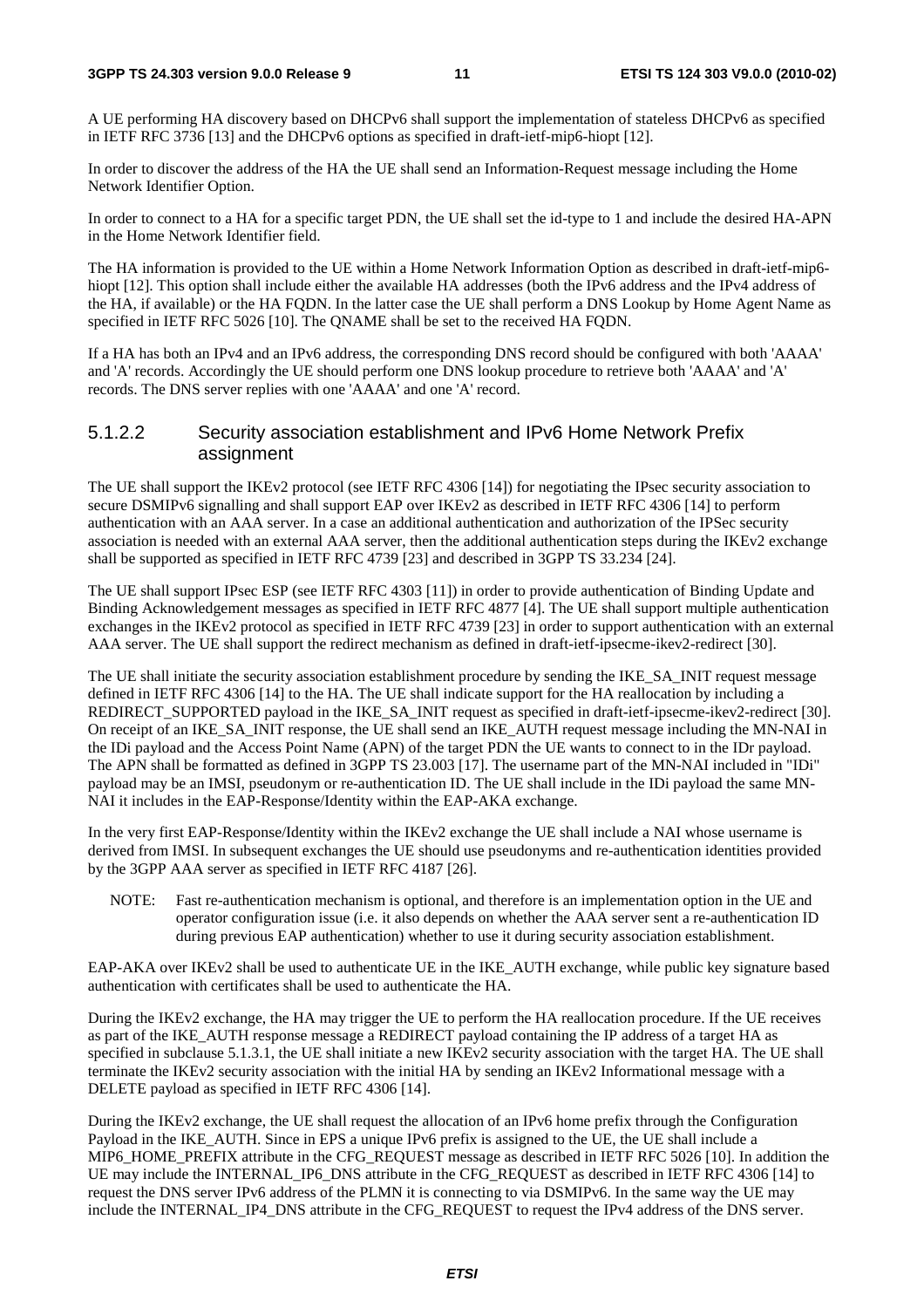The UE shall then auto-configure a Home Address from the IPv6 prefix received from the HA and shall run a CREATE\_CHILD\_SA exchange to create the security association for the new Home Address. In the CREATE\_CHILD\_SA exchange the UE shall include the Home Address and the appropriate selectors in the TSi (Traffic Selector-initiator) payload to negotiate the IPsec security association for protecting the Binding Update and Binding Acknowledgement messages as specified in IETF RFC 4877 [4].

#### 5.1.2.3 Home Link Detection

The DSMIPv6 Home Link Detection Function is used by the UE to detect if an access interface is on the home link for a PDN from a DSMIPv6 perspective. The Home Link Detection function shall be performed before sending DSMIPv6 Binding Update via the same access interface.

To perform the Home Link Detection procedure, the UE shall compare the assigned Home Network Prefix for a PDN with the IPv6 prefix or prefixes included in the Prefix Information Option in the Router Advertisements received on the local link. The Home Network Prefix can be assigned in a 3GPP access via PCO, as specified in 3GPP TS 24.301 [15], or via IKEv2 as specified in subclause 5.1.2.2. If there is a match between the Home Network Prefix and one of the local prefixes, the UE is attached on the home link over the respective access interface and shall not send a Binding Update to the HA unless the UE currently has a valid DSMIPv6 Binding Update list entry. If the UE has a valid DSMIPv6 Binding Update list entry, the UE shall proceed to perform the action specified in subclause 5.2.2.4. If there is not any match, the UE shall proceed as specified in subclause 5.1.2.4.

NOTE: The UE does not need to run IKEv2 for home link detection if the Home Network prefix is dynamically received in a PCO Information Element.

#### 5.1.2.4 Initial binding registration and IPv4 Home Address assignment

After establishing the security association and obtaining the IPv6 Home Address, the UE shall send a Binding Update message as specified in IETF RFC 3775 [6] and IETF RFC 5555 [2] in order to register its Home Address and Care-of Address at the HA, if it detects it is in the foreign network.

If both IPv4 and IPv6 Care-of Address are received at the foreign network, the UE shall first attempt to use the IPv6 Care-of Address for its binding registration. The UE shall not register both IPv4 and IPv6 Care-of Address to its HA.

If IPv6 Care-of Address is used for initial binding registration, the UE shall send the Binding Update message to the IPv6 address of the HA. In this Binding Update message the H (home registration) and A (acknowledge) bits shall be set. If the UE needs an IPv4 Home Address, the UE shall include the 0.0.0.0 address in the IPv4 Home Address option to request a dynamic IPv4 Home Address.

When IPv6 Care-of Address is used for initial binding registration, the Alternate Care-of Address option shall be used by the UE to carry the Care-of Address inside a Mobility Header which is protected by ESP. If this option is present, the address included in this option is the same address present in the source address of the IPv6 packet.

If IPv4 Care-of Address is used for initial binding registration, the UE shall send the Binding Update as follows (see IETF RFC 5555 [2]):

- The IPv6 packet, with the IPv6 Home Address as the Source Address field of the IPv6 header, shall be encapsulated in UDP.
- The UE shall include the IPv4 Care-of Address as the Source Address field of the IPv4 header and the HA IPv4 address as the Destination Address field of the IPv4 header.
- The UE shall include the IPv4 Care-of Address option containing the IPv4 Care-of Address.
- The UE shall set the H (home registration) and A (acknowledge) flags.
- The UE shall set the F (UDP encapsulation required) flag to 0.
- The UE shall set the R (Mobile Router Flag) flag to 1.
- If the UE needs an IPv4 Home Address, the UE shall include an IPv4 Home Address option with the 0.0.0.0 address in the Binding Update message, as defined in IETF RFC 5555 [2].

When the UE receives the Binding Acknowledgement from the HA, it shall validate it based on the rules described in IETF RFC 3775 [6] and IETF RFC 5555 [2]. If the Binding Acknowledgement contains the successful status code 0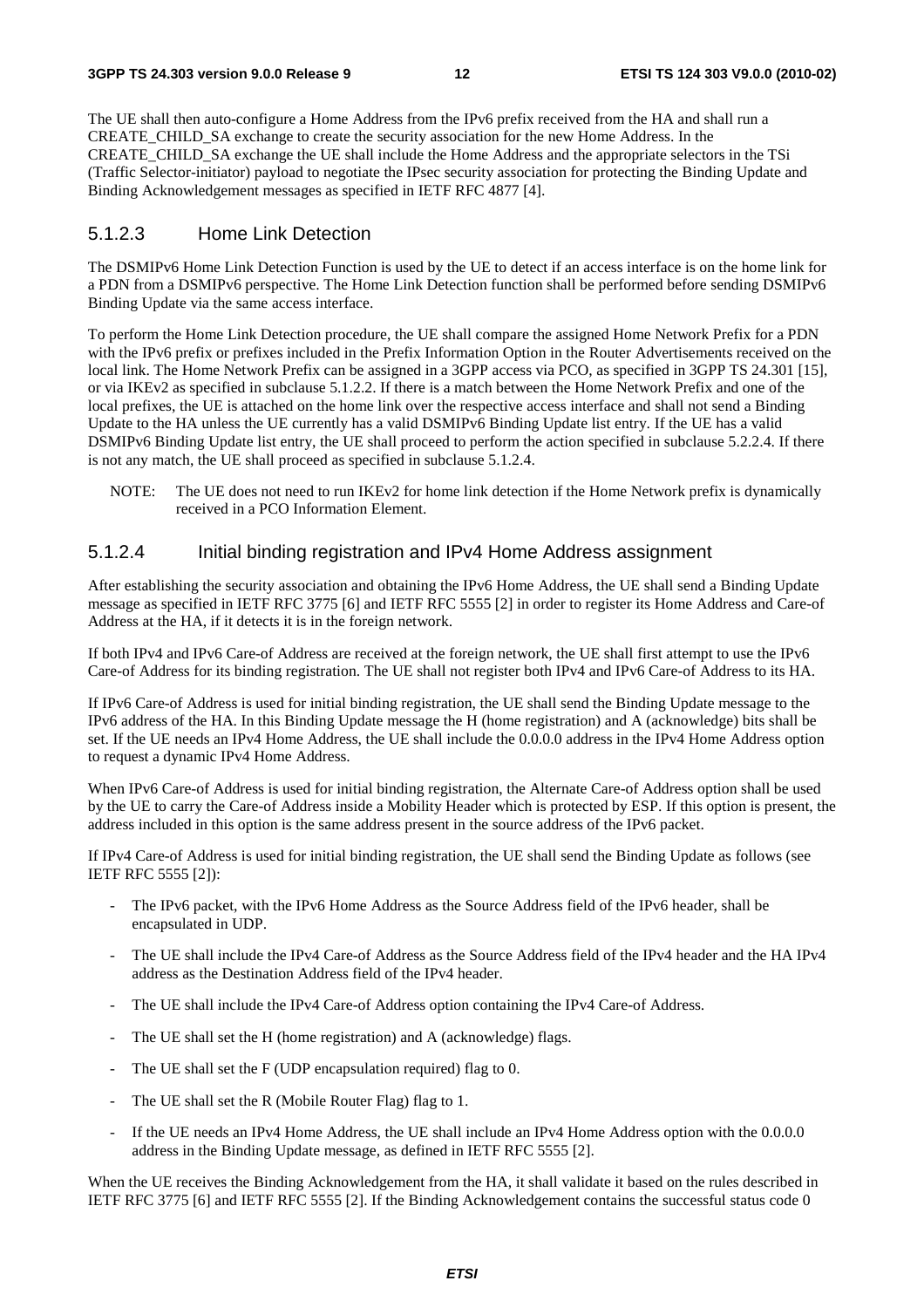("Binding Update Accepted"), the UE shall create an entry for the registered Home Address in its Binding Update List and may start sending packets containing its IPv6 Home Address or other IPv6 addresses auto-configured from the assigned home network prefix.

If the Binding Acknowledgement contains a value of 128, the UE may re-send the BU as specified in IETF RFC 3775 [6]. If the Binding Acknowledgement contains a value from 129 to 133 as specified in IETF RFC 3775 [6] or a value from 140 to 143 as specified in IETF RFC 3963 [29], the UE shall not send the BU to the HA and should discover another HA.

If the Binding Acknowledgment contains an IPv4 Address Acknowledgement option with status code value from 0 to 127 (indicating success), the UE shall create two entries in its Binding Update List, one for the IPv6 Home Address and another for the IPv4 Home Address. If the Binding Acknowledgement contains an IPv4 Address Acknowledgment option with status code indicating error (i.e. 128 or higher), the UE shall create an entry only for the IPv6 HoA in its binding update list. Moreover, if the status code is 129 ("Administratively prohibited") or 132 ("Dynamic IPv4 home address assignment not available"), the UE shall not re-send the Binding Update and it shall use only the IPv6 HoA. If the Binding Acknowledgement contains an IPv4 Address Acknowledgement option with status 128 ("Failure, reason unspecified"), 130 ("Incorrect IPv4 home address"), 131 ("Invalid IPv4 address") or 133 ("Prefix allocation unauthorized") it shall re-send the Binding Update including the 0.0.0.0 address in the IPv4 Home Address option. If the Binding Acknowledgement does not contain an IPv4 Address Acknowledgment option, the UE shall create an entry only for the IPv6 HoA in its binding update list.

NOTE: The value to be used to identify the IPv4 address acknowledgement option in the mobility header is 30;

The UE may then send data traffic either with the IPv6 Home Address or with the IPv4 Home Address. If the UE is located on an IP6-enabled link, it shall send IPv6 packets as described in IETF RFC 3775 [6]; IPv4 traffic shall be encapsulated in IPv6 packets as described in IETF RFC 5555 [2]. If the UE is located on an IPv4-only link and the Binding Acknowledgement contains the NAT detection option with the F flag set, the UE shall send IPv6 and IPv4 packets following the vanilla UDP encapsulation rules specified in IETF RFC 5555 [2]. Otherwise the UE shall send IPv6 and IPv4 packets encapsulated in IPv4 as specified in IETF RFC 5555 [2].

Once the DSMIPv6 tunnel is established, the UE may build a DHCPv4 or DHCPv6 message as described in IETF RFC 4039 [26] or IETF RFC 3736 [13] respectively and send it via the DSMIPv6 tunnel as described in IETF RFC 3775 [6] in order to retrieve additional parameters, e.g. Vendor-specific options.

#### 5.1.3 HA procedures

#### 5.1.3.1 Security association establishment and IPv6 Home Network Prefix assignment

The HA shall support the IKEv2 protocol (see IETF RFC 4306 [14]) for negotiating the IPsec security association to secure DSMIPv6 signalling and shall support EAP over IKEv2 as described in IETF RFC 4306 [14] to perform UE authentication with an AAA server. If an additional authentication and authorization of the IPSec security association were needed with an external AAA server, then the additional authentication steps during the IKEv2 exchange shall be supported as specified in IETF RFC 4739 [23] and defined in 3GPP TS 33.234 [24]. The HA shall support IPsec ESP (see IETF RFC 4303 [11]) in order to provide authentication of Binding Update and Binding Acknowledgement messages as specified in IETF RFC 4877 [4]. The HA shall support multiple authentication exchanges in the IKEv2 protocol as specified in IETF RFC 4739 [23] in order to support authentication with an external AAA server.

The HA shall complete the IKE\_SA\_INIT exchange as specified in IETF RFC 4306 [14]. The HA shall include in the IDr the same value included by the UE in the IDr payload of the request.

Upon successful authorization and authentication, the HA shall accept the security association establishment request by sending the IKE\_AUTH response message with the CFG\_REPLY payload including the IPv6 Home Network Prefix allocated to the UE in the MIP6\_HOME\_PREFIX attribute. This prefix information shall include the prefix length as specified in IETF RFC 5026 [10]. If the UE included the INTERNAL\_IP6\_DNS or the INTERNAL\_IP4\_DNS in the CFG\_REQUEST, the HA shall include the same attribute in the CFG\_REPLY including zero or more DNS server addresses as specified in IETF RFC 4306 [14]

If the 3GPP AAA server triggers the HA to perform a HA reallocation procedure as specified in 3GPP TS 33.402 [18], the HA learns the IP address of the target HA as specified in 3GPP TS 29.273 [20]. The HA shall provide to the UE the target HA IP address in the REDIRECT payload during IKE\_AUTH exchange as specified in 3GPP TS 33.402 [18]. The encoding of the REDIRECT payload in the IKE\_AUTH response message is specified in draft-ietf-ipsecme-ikev2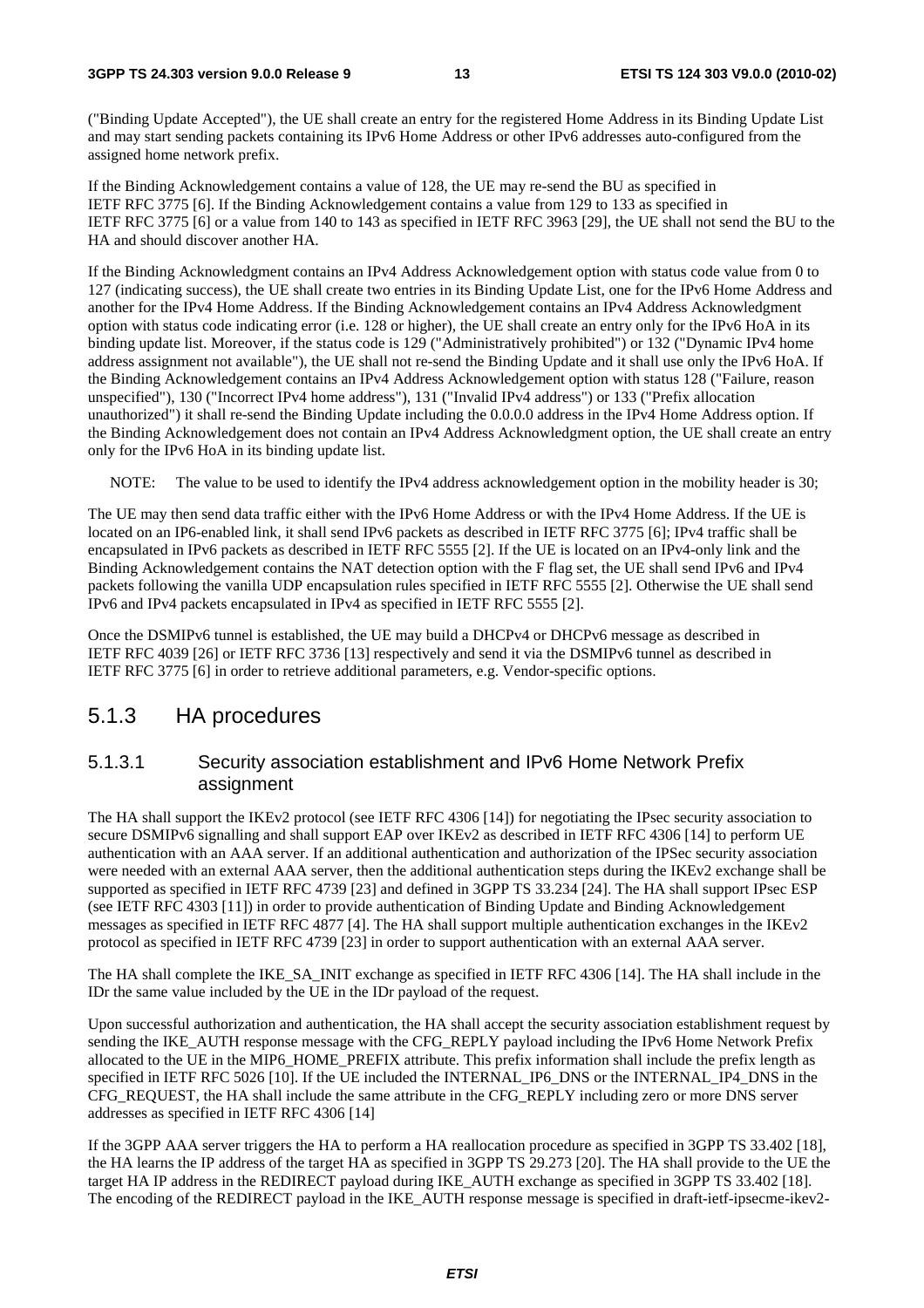redirect [30]. The HA shall not assign an IPv6 prefix to the UE in the IKE\_AUTH exchange. The HA shall remove the states of the IKEv2 security association with the UE after receiving an IKEv2 Informational message with a DELETE payload from the UE.

#### 5.1.3.2 Initial binding registration and IPv4 Home Address assignment

When the HA receives a Binding Update message from the UE, it shall validate it as described in IETF RFC 3775 [6] and in IETF RFC 5555 [2]. If the Alternate Care-of Address option is present, the HA shall verify the correctness of the Alternate Care-of Address option. If the Care-of Address specified in the Alternate Care-of Address option and in the Source Address field of the IPv6 header of the Binding Update packet are different, the HA shall reject the request by returning a Binding Acknowledgement with status code 128. If the HA accepts the Binding Update message, it shall create a new entry in its binding cache for UE, marking it as a home registration. The lifetime of this binding cache entry is set based on operator's policies. The HA shall not perform a Duplicate Address Detection on the IPv6 Home Address of the UE because of the uniqueness of the IPv6 prefix assigned by the HA to the UE. Then the HA shall send a Binding Acknowledgement with R bit set to "1" as specified in IETF RFC 3775 [6] and IETF RFC 3963 [29]. The HA may include the Binding Refresh Advice mobility option following rules defined in IETF RFC 3775 [6] to indicate the remaining time until the UE should send a new home binding update.

If the Binding Update contains an IPv4 Home Address option with the 0.0.0.0 IPv4 address, the HA shall assign an IPv4 Home Address to the UE, including an IPv4 Address Acknowledgement option in the Binding Acknowledgement message, as specified in IETF RFC 5555 [2]. If no IPv4 addresses are available at the HA, the HA shall send a Binding Acknowledgement with status code 132 in the IPv4 address acknowledgement option.

If in the received Binding Update the IPv4 Care-of Address in the IPv4 Care-of Address option is not the same as the IPv4 address in the Source Address in the outer IPv4 header then a NAT was in the path. This information shall be included in the Binding Acknowledgement within a NAT Detection option with the F flag set and the Binding Acknowledgement shall be encapsulated based on the vanilla UDP encapsulation specified in IETF RFC 5555 [2].

If a NAT was not detected, the HA shall send the Binding Acknowledgement without any UDP encapsulation; the message shall be encapsulated in an IPv4 header if the Care-of Address is IPv4 or in an IPv6 header if the Care-of Address is IPv6 as specified in IETF RFC 5555 [2].

If the binding update is accepted for both IPv4 and IPv6 home addresses, the HA creates two bindings, one for each home address as specified in IETF RFC 5555 [2]. The HA shall link the IPv4 home address binding to the IPv6 home address binding.

NOTE: How the linkage between the two bindings (e.g. separate or single binding cache entry) is performed is implementation specific.

When the binding cache entry is created for the UE, the HA shall tunnel all packets destined to the IPv6 Home Address, the home network prefix and all packets destined to the IPv4 Home Address (if present) to the UE's Care-of Address. If a NAT was detected, packets shall be encapsulated in UDP and IPv4 based on vanilla UDP encapsulation specified in IETF RFC 5555 [2]. If the Care-of Address is an IPv6 address, IPv4 and IPv6 packets shall be encapsulated in an IPv6 header as specified in IETF RFC 3775 [6] and in IETF RFC 5555 [2]; otherwise, if the Care-of Address is an IPv4 address, IPv4 and IPv6 packets shall be encapsulated in an IPv4 header as specified in IETF RFC 3775 [6] and in IETF RFC 5555 [2].

#### 5.1.3.3 Binding Error message

When the HA receives a Binding Update and detects an unrecognized Mobility Header, the HA shall send a Binding Error message with status value 2 "Unrecognized MH Type value" as specified in IETF draft-ietf-mext-rfc3775bis[27]. The HA shall include the Home address that was contained in the Home Address destination option.

If NAT was not detected, the HA shall send the Binding Error without any UDP encapsulation; the message shall be encapsulated in an IPv4 header if the Care-of Address is IPv4 or in an IPv6 header if the Care-of Address is IPv6 in the same manner as the Binding Acknowledgement encapsulation specified in IETF RFC 5555 [2].

If NAT was detected, the HA shall send the Binding Error encapsulated in UDP and IPv4 based on vanilla UDP encapsulation specified in IETF RFC 5555 [2].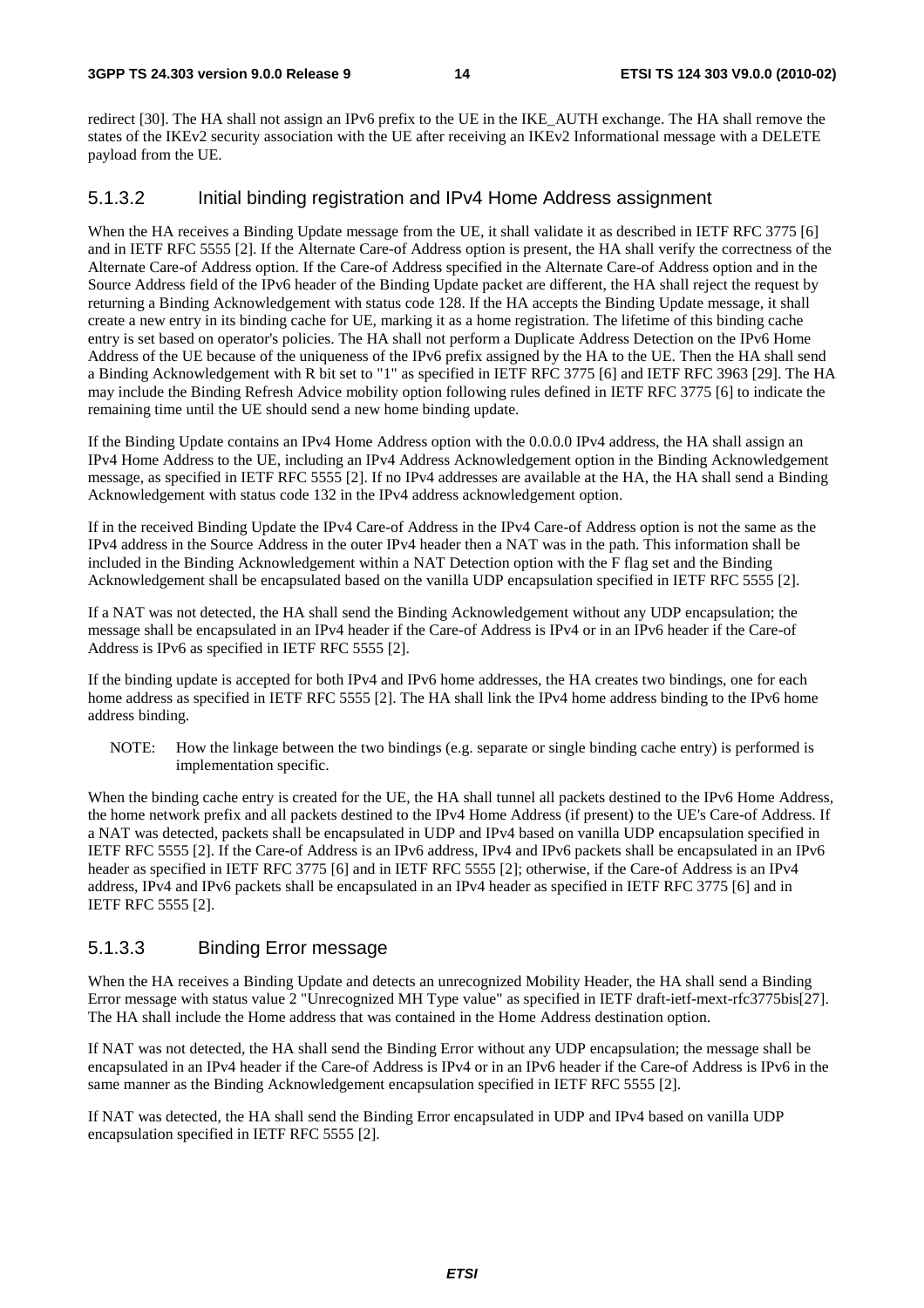### 5.2 Dual-Stack Mobile IPv6 handover

### 5.2.1 General

The DSMIPv6 handover procedure is performed by the UE to update its Care-of Address at the HA after a movement between two different accesses which implies a change of the local IP address (e.g. a movement from a 3GPP to a non-3GPP access). When this procedure takes place, the UE has already a valid registration at the HA, which implies that the HA has an entry in its binding cache for that UE and a security association to secure DSMIPv6 signalling is in place between the UE and the HA.

The procedure involves performing the Home Link Detection, setup a security association with the HA if there is no security association existing, and the exchange of a Binding Update and a Binding Acknowledgement between the UE and the HA. For the handover procedure, at the previous access the UE shall already perform discovery of the HA address, and may set up a security association with it, as these steps are part of the initial attach procedure described in subclause 5.1.2.

There are different handover scenarios:

- handover from home link to a foreign link;
- handover from a foreign link to another foreign link; and
- handover from a foreign link to a home link.

### 5.2.2 UE procedures

#### 5.2.2.1 General

Following a change of access, the UE configures an IP address on the target access system. The details of IP address configuration can be access specific. The handling of the received Binding Acknowledgement is the same as specified in subclause 5.1.2.4.

#### 5.2.2.2 Handover from home link to a foreign link

If the access network supports IPv6, as soon as the UE has received via a Router Advertisement at least an IPv6 prefix which is not present in its Prefix List, the UE shall perform the Home Link detection as specified in subclause 5.1.2.3.

If the UE detects that it is moving from home link to foreign link, and if there is no security association existing with the HA, the UE shall perform the Security association establishment and Home Address assignment procedure with the HA as specified in subclause 5.1.2.2.

Then the UE shall perform the initial binding registration and IPv4 Home Address assignment as specified in subclause 5.1.2.4. In order to maintain IP address preservation for the IPv4 address used in the home link, the UE shall include the IPv4 address used on the home link in an IPv4 Home Address option in the same Binding Update message.

If the UE does not have an IPv4 Home Address but wants to configure one, the UE shall include the IPv4 Home Address option with the 0.0.0.0 address as specified in subclause 5.1.2.4.

If the access network supports only IPv4, as soon as the UE has configured an IPv4 Care-of Address, the UE shall send a Binding Update tunnelled in UDP as specified in IETF RFC 5555 [2]. The UE shall set the F flag to "0". The UE shall set the R flag to "1".

Independent of an IPv6 or IPv4 access network the UE shall set the Key Management Capability (K) bit in the Binding Update message.

If the UE receives, as response to an outstanding binding registration, a binding acknowledgment having a status code equal to 135 ("Sequence number out of window") and a sequence number different from the one used in the outstanding binding registration, the UE shall accept the binding acknowledgment and process it as specified in IETF RFC 3775 [6].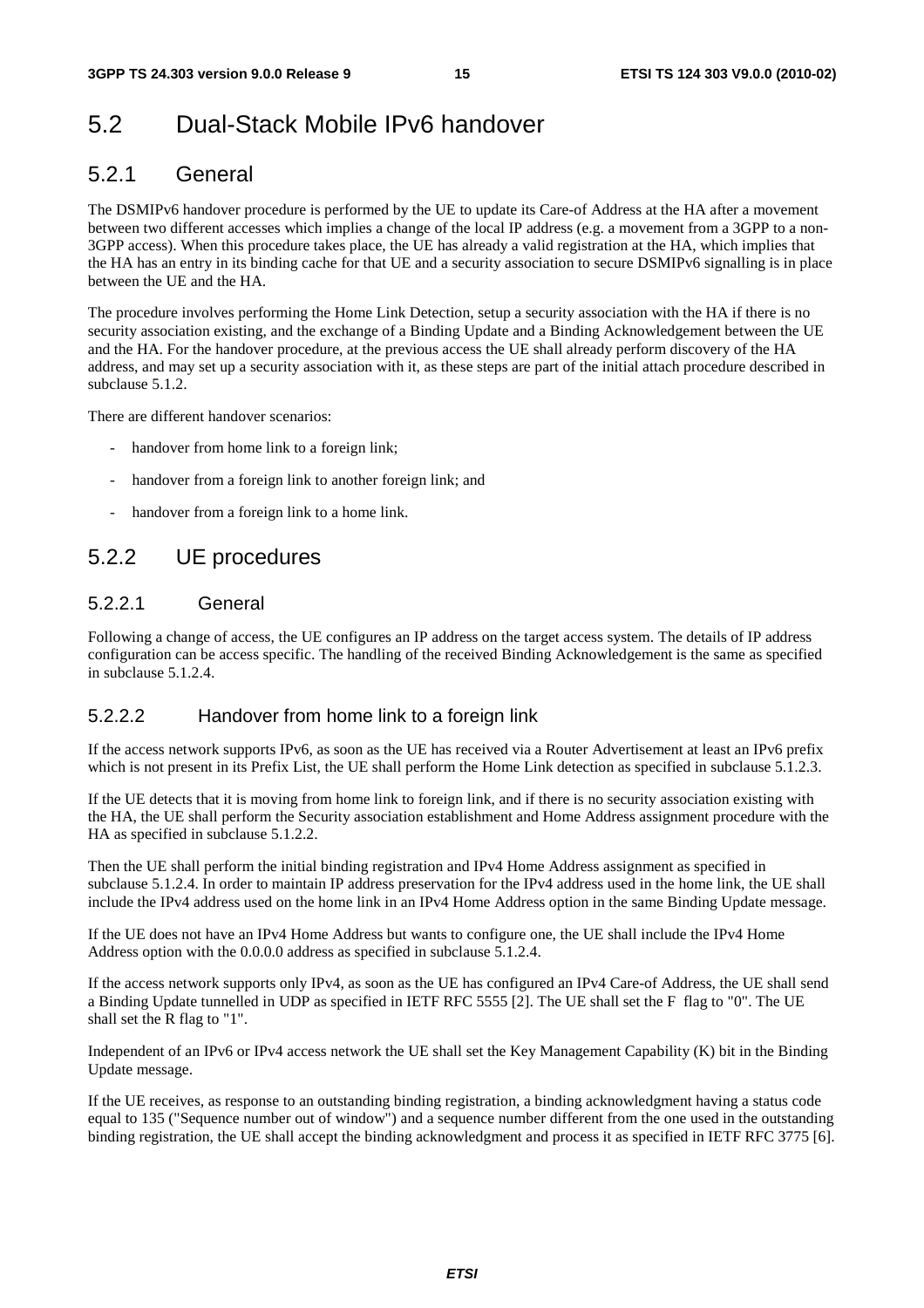#### 5.2.2.3 Handover from a foreign link to another foreign link

If the access network supports IPv6, as soon as the UE has received via a Router Advertisement at least an IPv6 prefix which is not present in its Prefix List, the UE shall perform the Home Link detection as specified in subclause 5.1.2.3.

If the UE detects it is not attached to the home link, the UE shall send a Binding Update to the HA including the newly configured IP address as the Care-of Address in the Source IP address of the packet and optionally in the Alternate Care-of Address Option [6]. The UE build the Binding Update message as specified in IETF RFC 3775 [6].

If the UE has been assigned also an IPv4 Home Address and wants to update also the binding for it, the UE shall include the IPv4 Home Address option including the assigned IPv4 Home Address in the same Binding Update message.

If the UE has been assigned also an IPv4 Home Address and wants to release it, the UE shall not include any IPv4 Home Address option in the same Binding Update.

If the UE does not have an IPv4 Home Address but wants to configure one, the UE shall include the IPv4 Home Address option with the 0.0.0.0 address as specified in subclause 5.1.2.4.

If the access network supports only IPv4, as soon as the UE has configured an IPv4 Care-of Address which is different from the previous Care-of Address, the UE shall send a Binding Update tunnelled in UDP as specified in IETF RFC 5555 [2]. The UE shall set the F flag to "0". The UE shall set the R flag to "1".

Independent of an IPv6 or IPv4 access network the UE shall set the Key Management Capability (K) bit in the Binding Update message.

#### 5.2.2.4 Handover from a foreign link to a home link

If the access network supports IPv6, as soon as the UE has received via a Router Advertisement message at least an IPv6 prefix which is not present in its Prefix List, the UE shall perform the Home Link detection as specified in subclause 5.1.2.3 to detect if the UE is attaching to the home link. If the UE detects it is attached to the home link and there is a valid DSMIPv6 Binding Update list entry at the UE, the UE shall send a Binding Update with the Lifetime field set to "0" in order to remove the binding at the HA, as specified in IETF RFC 3775 [6]. If an IPv4 home address was assigned to the UE, as an optimization the UE may not include the IPv4 home address option as the binding for the IPv4 home address will be removed by the HA. Independent of an IPv6 or IPv4 access network the UE shall set the Key Management Capability (K) bit in the de-registration Binding Update message. The UE may preserve the IKEv2 session in order to avoid re-establishing the session when the next handover occurs. If there is not a safe assumption that the UE will remain in the home link (e.g. switching off the non-3GPP radio interface in case of a dual radio terminal), the UE should preserve the IKEv2 session.

If the UE receives a Binding Revocation Indication message from the HA while there is an outstanding unacknowledged Binding Update with Lifetime field set to "0" message, the UE need not send a Binding Revocation Acknowledgement as specified in subclause 5.4.2.1.

### 5.2.3 HA procedures

#### 5.2.3.1 Handover from home link to a foreign link

In case of UE handover from home link to foreign link, the HA shall support the initial registrstion procedure as specified in subclause 5.1.3.

The error codes used in the Binding Acknowledgement are the same as specified in subclause 5.1.3.2.

#### 5.2.3.2 Handover from a foreign link to another foreign link

When the HA receives a Binding Update from the UE, the HA shall validate it as described in IETF RFC 3775 [6] and in IETF RFC 5555 [2]. If the validation is successful, the HA shall update the binding cache entry related to the Home Address included in the Binding Update.

If the Binding Update is an IPv6 packet, with the Alternate Care-of Address option present, the HA shall verify the correctness of the Alternate Care-of Address option. If the Care-of Address specified in the Alternate Care-of Address option and in the Source Address field of the IPv6 header of the Binding Update packet are different, the HA shall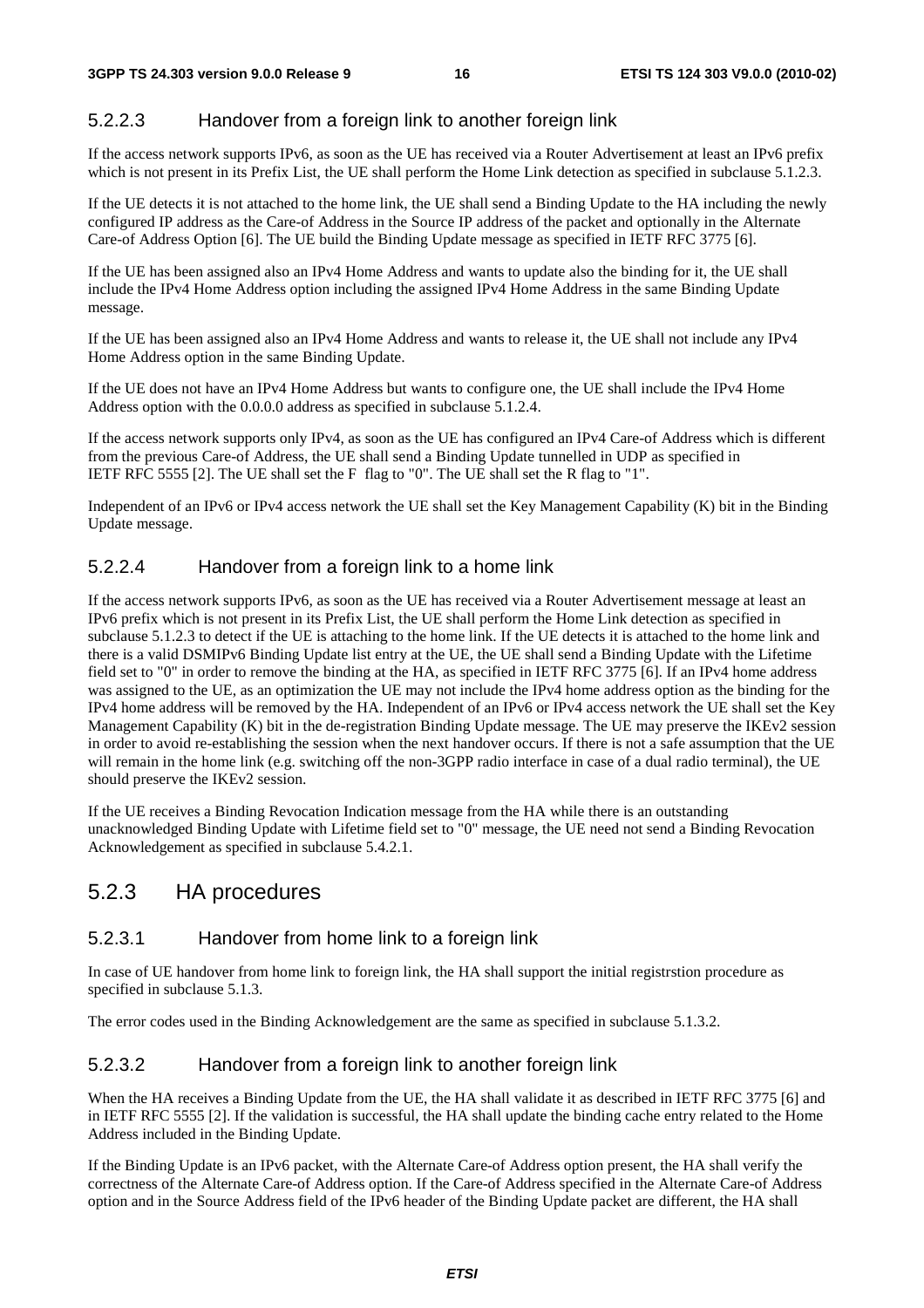#### **3GPP TS 24.303 version 9.0.0 Release 9 17 ETSI TS 124 303 V9.0.0 (2010-02)**

reject the request by returning a Binding Acknowledgement with status code 128. If the option is valid, the HA shall update the binding cache entry with the Care-of Address in the Source Address of the IPv6 header.

If the Binding Update outer header is an IPv4 header and the IPv4 Care-of Address in the IPv4 Care-of Address option is the same as the IPv4 address in the Source Address in the outer IPv4 header, the HA shall update the binding cache entry with the Care-of Address in the IPv4 Care-of Address option and shall send a Binding Acknowledgment encapsulated in IPv4 as specified in IETF RFC 5555 [2].

If in the received Binding Update the IPv4 Care-of Address in the IPv4 Care-of Address option is not the same as the IPv4 address in the Source Address in the outer IPv4 header then a NAT was in the path. This information shall be included in the Binding Acknowledgement within a NAT Detection option with the F bit set. The Binding Acknowledgment shall be encapsulated in UDP and the binding cache updated as specified in IETF RFC 5555 [2].

If the Binding Update contains an IPv4 Home Address option with an IPv4 Home Address previously assigned, the HA shall update also the binding cache entry related to the IPv4 Home Address to the UE. If the Binding Update contains no IPv4 Home Address option, the HA shall remove the binding cache entry related to the IPv4 Home Address of the UE if present.

If the Binding Update contains an IPv4 Home Address option with the 0.0.0.0 IPv4 address, the HA shall assign an IPv4 Home Address to the UE, including an IPv4 Address Acknowledgement option in the Binding Acknowledgement message.

The error codes used in the Binding Acknowledgement are the same as specified in subclause 5.1.3.2.

If the Key Management Mobility Capability (K) bit is set in the Binding Update and the HA supports the feature, the HA updates its IKEv2 security associations to include the UE"s Care-of Address as the peer address and the Binding Acknowledgement is returned with the K bit set.

The HA shall set the R bit to "1" in the Binding Acknowledgement.

### 5.2.3.3 Handover from a foreign link to a home link

When a UE hands over from a foreign link to its home link, a network based mobility protocol (PMIPv6 or GTP) in the home link creates a binding cache entry for the UE. The DSMIPv6 binding cache entry that was created by the UE on the foreign link shall not be overwritten. The downlink UE packets shall be processed by the HA based on the DSMIPv6 binding cache entry before the DSMIPv6 binding cache entry is removed.

The DSMIPv6 binding cache entry shall be removed when a Binding Update with lifetime field set to "0" is received by the HA from the UE. The HA shall process the message as per IETF RFC 5555 [2] and IETF RFC 3775 [6], removing the associated binding cache entry and sending the Binding Acknowledge message with the Status field set to "0" (Binding Update accepted). If an IPv4 home address was assigned to the UE, the HA shall also remove the binding for the IPv4 home address tied to the IPv6 home address included in the Binding Update.

If the HA decides to remove the DSMIPv6 binding cache entry of the UE, prior to receiving a binding update with lifetime set to "0" from the UE , the HA shall send a Binding Revocation Indication message as specified in subclause 5.4.3.1.

NOTE: As described above, if the HA receives a Binding Update with Lifetime field set to "0", the HA removes the associated binding cache entry, but additionally the HA can store some data of the binding cache entry for a certain time in order to allow the HA to identify a delayed Binding Update registration message arriving at the HA after the Binding Update de-registration.

### 5.3 Dual Stack Mobile IPv6 Re-Registration

### 5.3.1 General

The DSMIPv6 Re-Registration procedure can occur at any time when the UE is already registered at the HA. The procedure is initiated by the UE when it wishes to extend the lifetime of an existing registration, e.g. in case the lifetime is expiring. The procedure can also be initiated by the UE when it wishes to request an IPv4 home address or to release the IPv4 binding while maintaining the IPv6 binding. The procedure may also be initiated by the UE as a mechanism to refresh the NAT bindings in order to be reachable from the HA.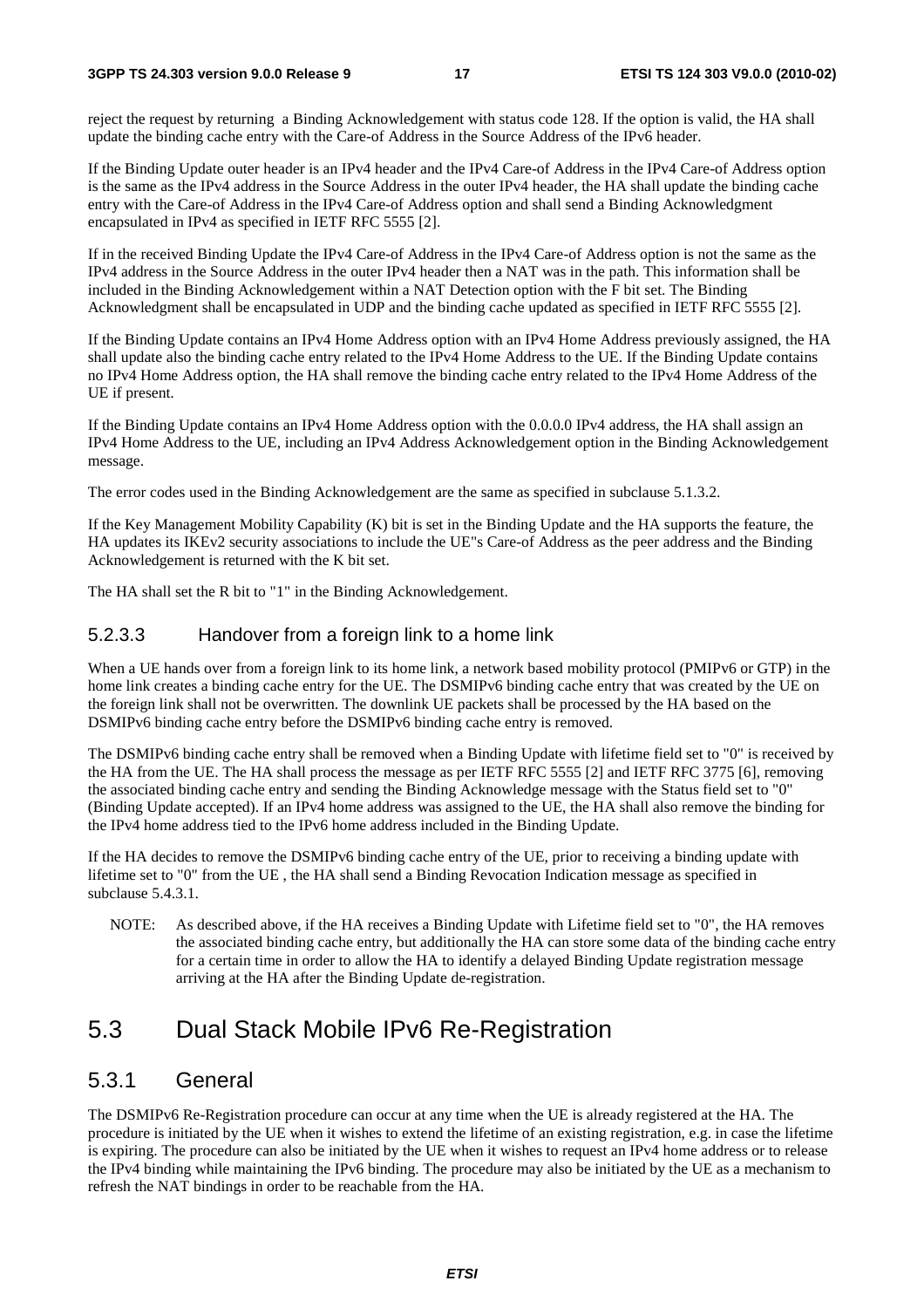NOTE: The usage of BU messages for keepalive purposes can have impacts to the battery life of the UE. The UE can be configured to rate limiting or avoid NAT keepalive as specified in IETF RFC 5555 [2].

### 5.3.2 UE procedures

As specified in IETF RFC 3775 [6], if the UE wants to extend the validity of an existing binding at the HA, the UE shall send a new Binding Update to the HA before the expiration of the lifetime indicated in the received Binding Acknowledgement, even if it is not changing its primary Care-of Address. This Binding Update is usually referred as periodic Binding Update.

The UE shall follow the rules described in IETF RC 3775 [6], IETF RFC 5555 [2] and in subclause 5.1.2.4 to send a periodic Binding Update and handle the associated Binding Acknowledgement. As the UE has not performed any handover, the UE shall confirm the already registered Care of Address and shall indicate the desired lifetime value. In a periodic Binding Update the UE may request an IPv4 Home Address.

If a NAT was detected and the UE is not exchanging data traffic, the UE may send a re-registration Binding Update in order to refresh the NAT binding. The Binding Update shall be sent with the interval contained in the Refresh Time field of the NAT detection option received when the NAT was detected. If the Refresh Time field was set to all 1s, the UE shall use the Binding Acknowledge lifetime as reference interval to send NAT keepalives Binding Updates.

The UE may also send a re-registration Binding Update with the purpose of requesting an IPv4 Home Address.

The UE may also send a re-registration Binding Update for the purpose of releasing the IPv4 Home Address previoulsy assigned. For this purpose, the UE shall follow the rules described in IETF RFC 5555 [2] sending a re-registration Binding Update containing no IPv4 Home Address option.

### 5.3.3 HA procedures

When the HA receives a periodic Binding Update message from the UE, it shall validate it as described in IETF RFC 3775 [6], IETF RFC 5555 [2] and in subclause 5.1.3.2.

In processing a periodic Binding Update the HA shall follow the rules described in subclause 5.1.3.2. In addition if the Binding Update does not include the IPv4 home address option the HA shall remove any associated IPv4 binding cache entry and continue to maintain the IPv6 binding.

If the HA accepts the Binding Update message, it shall update the lifetime and sequence number of the existing entry in its binding cache for the Home Address. The Care-of Address is not updated as the periodic Binding Update is not used to update the Care-of Address.

### 5.4 Dual-Stack Mobile IPv6 detach

### 5.4.1 General

The DSMIPv6 detach is performed by the UE to close the DSMIPv6 session and the respective IKEv2 session or by the network to inform the UE that it does not have access to a specific PDN through DSMIPv6 any longer. After the DSMIPv6 detach procedure, the UE still has IP connectivity provided by the access network.

There are two explicit detach procedures:

- UE-initiated detach procedure: in this case the UE performs a DSMIPv6 de-registration with the HA and closes the IKEv2 session.
- HA-initiated detach procedure: in this case the HA informs the UE that the DSMIPv6 binding is no more valid. The UE shall then perform the network-initiated detach procedure.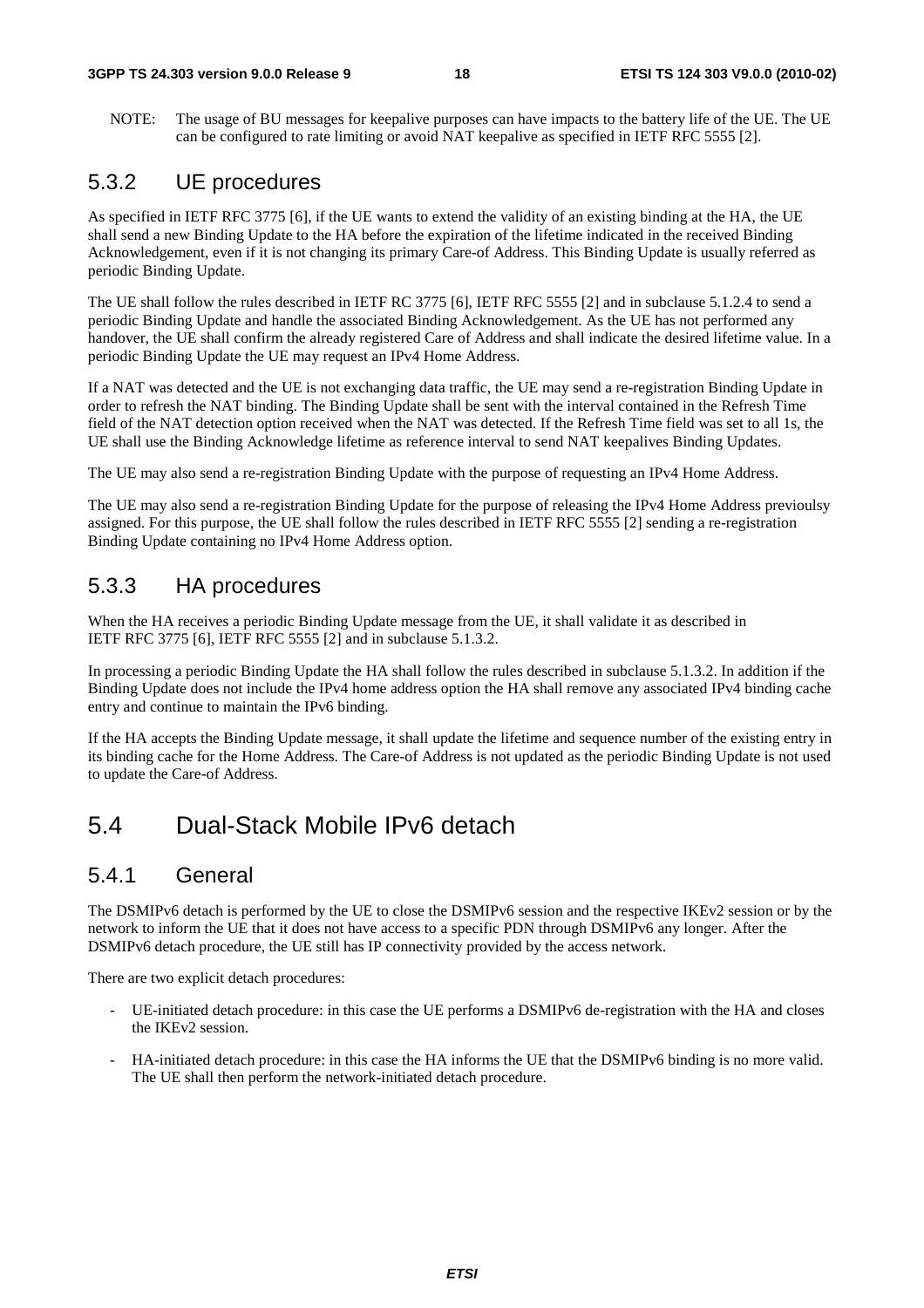### 5.4.2 UE procedures

#### 5.4.2.1 Network-initiated detach

Upon receiving a Binding Revocation Indication (BRI) message according to draft-ietf-mext-binding-revocation [19] from the HA, the UE first shall perform the required validity checks on the BRI according to draft-ietf-mext-bindingrevocation [19].

The UE shall send a Binding Revocation Acknowledgement (BRA) as specified in draft-ietf-mext-bindingrevocation [19]. In this message the UE shall set the status field to "Success" to reflect that it has received the BRI message. The BRA message may be tunnelled in UDP or IPv4 as specified in subclause 5.1.2.4 for Binding Update messages.

The UE then shall remove the entry identified in the BRI as deregistered from its binding update list and shall use the procedures defined in IETF RFC 4306 [14] to remove the IPsec security associations associated with the DSMIPv6 registration as described in subclause 5.4.2.2.

#### 5.4.2.2 UE-initiated detach

To detach from a specific PDN to which it is connected through a DSMIPv6 session, the UE shall send a Binding Update with the Lifetime field set to 0 as specified in IETF RFC 3775 [6].

The UE shall use the procedures defined in the IKEv2 protocol in IETF RFC 4306 [14] to remove the IPsec security associations associated with the DSMIPv6 registration. The UE shall close the security associations associated with the DSMIPv6 registration and instruct the HA to do the same by sending the INFORMATIONAL request message including a DELETE payload. The Protocol ID in the DELETE payload shall be set to "1" (IKE) to indicate that all IPsec ESP security associations that were negotiated within the IKEv2 exchange shall be deleted.

### 5.4.3 HA procedures

#### 5.4.3.1 Network-initiated detach

As soon as it receives a trigger for network-initiated detach procedure (3GPP TS 29.273 [20]) the HA shall send a Binding Revocation Indication (BRI) message according to draft-ietf-mext-binding-revocation [19] to the UE. The message shall contain the Home Address, corresponding to the PDN connection which shall be removed. The HA shall set the P (Proxy Binding) bit to 0 (Not Proxy MIPv6 binding), G bit (Global) to 0 (only the PDN Connection specified by the HoA is removed) and V bit (IPv4 HoA Binding Only) to 0 (Not to terminate the IPv4 Home Address binding only). The revocation trigger value shall be set to 1 (Unspecified). The HA shall include the UE home address in the Type 2 routing header as per draft-ietf-mext-binding-revocation [19] and shall not include any mobility option. The BRI message may be tunnelled in UDP or IPv4 as specified in subclause 5.1.3.2 for Binding Acknowledgement messages.

The HA shall follow procedures according to draft-ietf-mext-binding-revocation [19] to await the receipt of a Binding Revocation Acknowledgment (BRA) message from the UE. These procedures are based on the timer MINDelayBRIs defined in draft-ietf-mext-binding-revocation [19]. The HA shall not remove the entry from its binding cache before receiving the BRA.

If the HA receives a Binding Update with Lifetime set to 0 after initiating the network-initiated detach procedure, the HA should treat the BU as acknowledgement to the BRI for the purposes of completing the revocation procedures that are defined in draft-ietf-mext-binding-revocation [19]; in this case, the HA shall remove the respective entry in its binding cache, deleting the timer MINDelayBRIs and respond with a Binding Acknowledgement according to IETF RFC 5555 [2] and IETF RFC 3775 [6].

#### 5.4.3.2 UE-initiated detach

When the HA receives a Binding Update with the Lifetime field set to 0, it shall delete any existing entry for the Home Address included in the Binding Update. Then the HA shall send a Binding Acknowledgement as specified in IETF RFC 5555 [2] and IETF RFC 3775 [6].

On receipt of the INFORMATIONAL request message including a DELETE payload indicating that the UE is deleting the IPsec security associations associated with the DSMIPv6 registration, the HA shall close the IKE security association, and all IPsec ESP security associations that were negotiated within it towards the UE.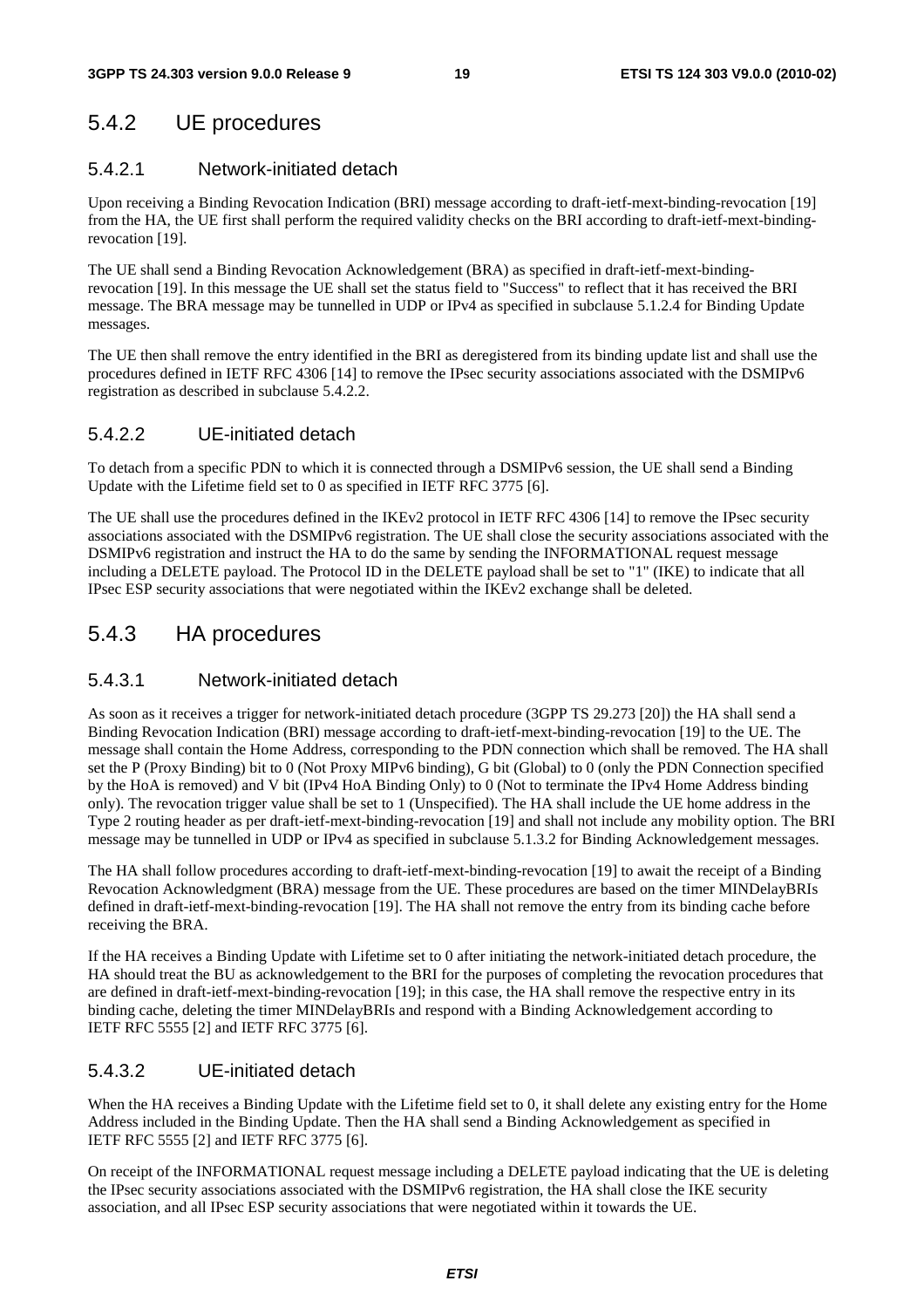5.5 Void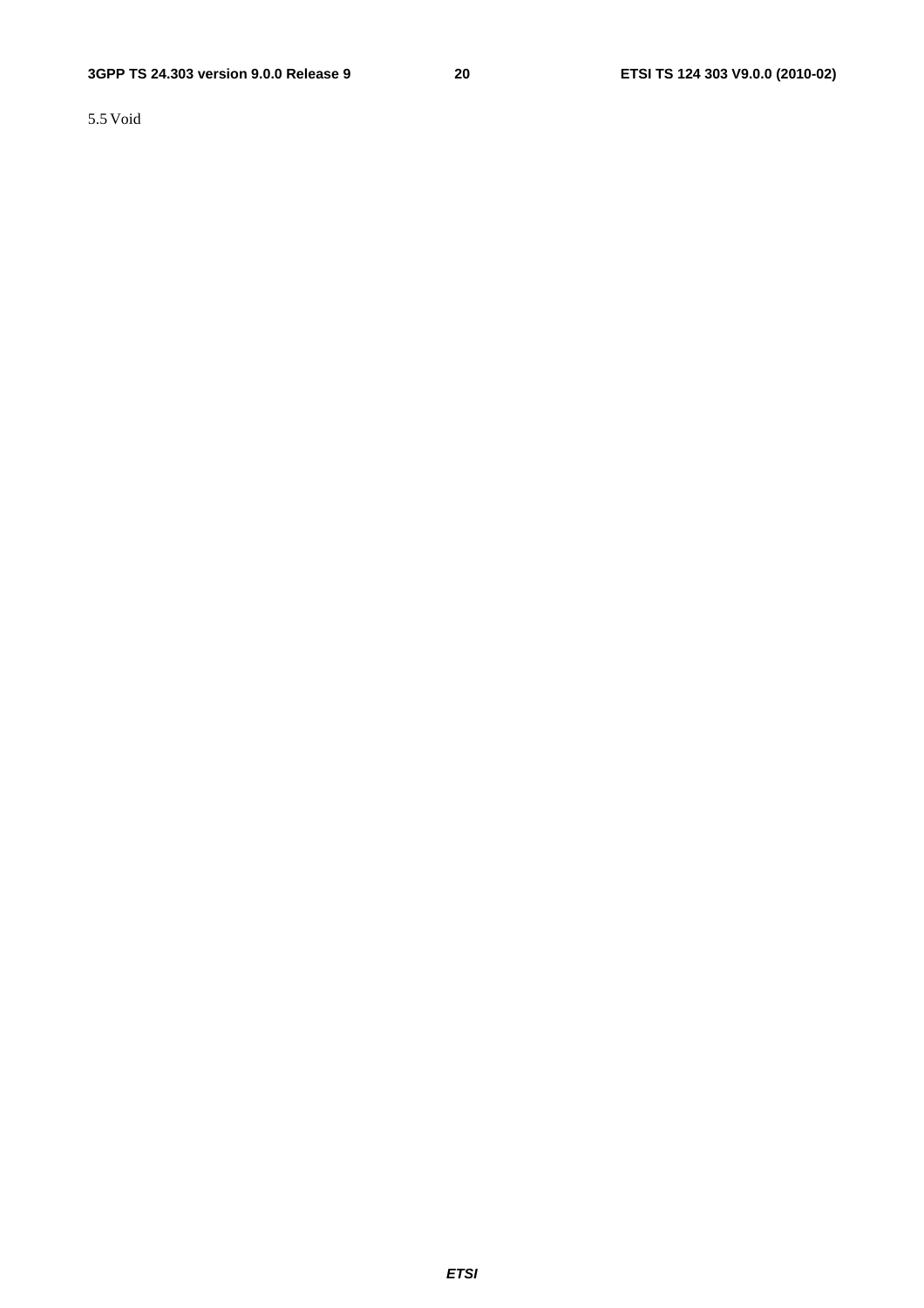### Annex A (normative): Message Details

### A.1 General

Only the message fields and the mobility options used in the DSMIPv6 procedures defined in this TS are present in this annex. Unspecified message fields and mobility options are not used by this specification.

The IP header, the home address destination option, and type 2 routing header option of the DSMIPv6 signalling messages are not included in this annex. They shall be set in the message as defined in the IETF RFC 3775 [6], IETF RFC 5555 [2] and draft-ietf-mext-binding-revocation [19].

### A.2 Initial Binding Registration

### A.2.1 Binding Update

The fields of a BU message for the DSMIPv6 Initial Binding Registration procedure are depicted in Table A.2.1-1.

The Mobility Options in a BU message for the DSMIPv6 Initial Binding Registration procedure are depicted in Table A.2.1-2.

| <b>Fields</b>                               | <b>Fields Description</b>                                                                                                                                                                 | <b>Reference</b>         |
|---------------------------------------------|-------------------------------------------------------------------------------------------------------------------------------------------------------------------------------------------|--------------------------|
| Sequence Number                             | Set to a monotonically increasing value.                                                                                                                                                  | <b>IETF RFC 3775 [6]</b> |
| Lifetime                                    | Set to the requested number of time in units of 4<br>seconds the binding shall remain valid.                                                                                              | <b>IETF RFC 3775 [6]</b> |
| Home Registration (H)                       | Set to "1" to indicate receiving node should act as this<br>node"s HA                                                                                                                     | IETF RFC 3775 [6]        |
| Link-local Address<br>Compatibility (L)     | The Link-Local Address Compatibility (L) bit is set<br>when the home address reported by the mobile node<br>has the same interface identifier as the mobile node's<br>link-local address. | IETF RFC 3775 [6]        |
| Key Management Mobility<br>Capability (K)   | Set to "1" to indicate IKEv2 SA ability to survive<br>mobility                                                                                                                            | <b>IETF RFC 3775 [6]</b> |
| Acknowledge (A)                             | Set to "1" to request an acknowledgement message.                                                                                                                                         | <b>IETF RFC 3775 [6]</b> |
| Force UDP encapsulation<br>request (F) Flag | Set to "0" to indicate no forced UDP encapsulation                                                                                                                                        | <b>IETF RFC 5555 [2]</b> |
| Mobile Router Flag (R)                      | Set to "1" to indicate home network prefix preservation IIETF RFC 3963 [29]<br>for the UE.                                                                                                |                          |

#### **Table A.2.1-1: Fields of a BU message for the DSMIPv6 Initial Binding Registration procedure**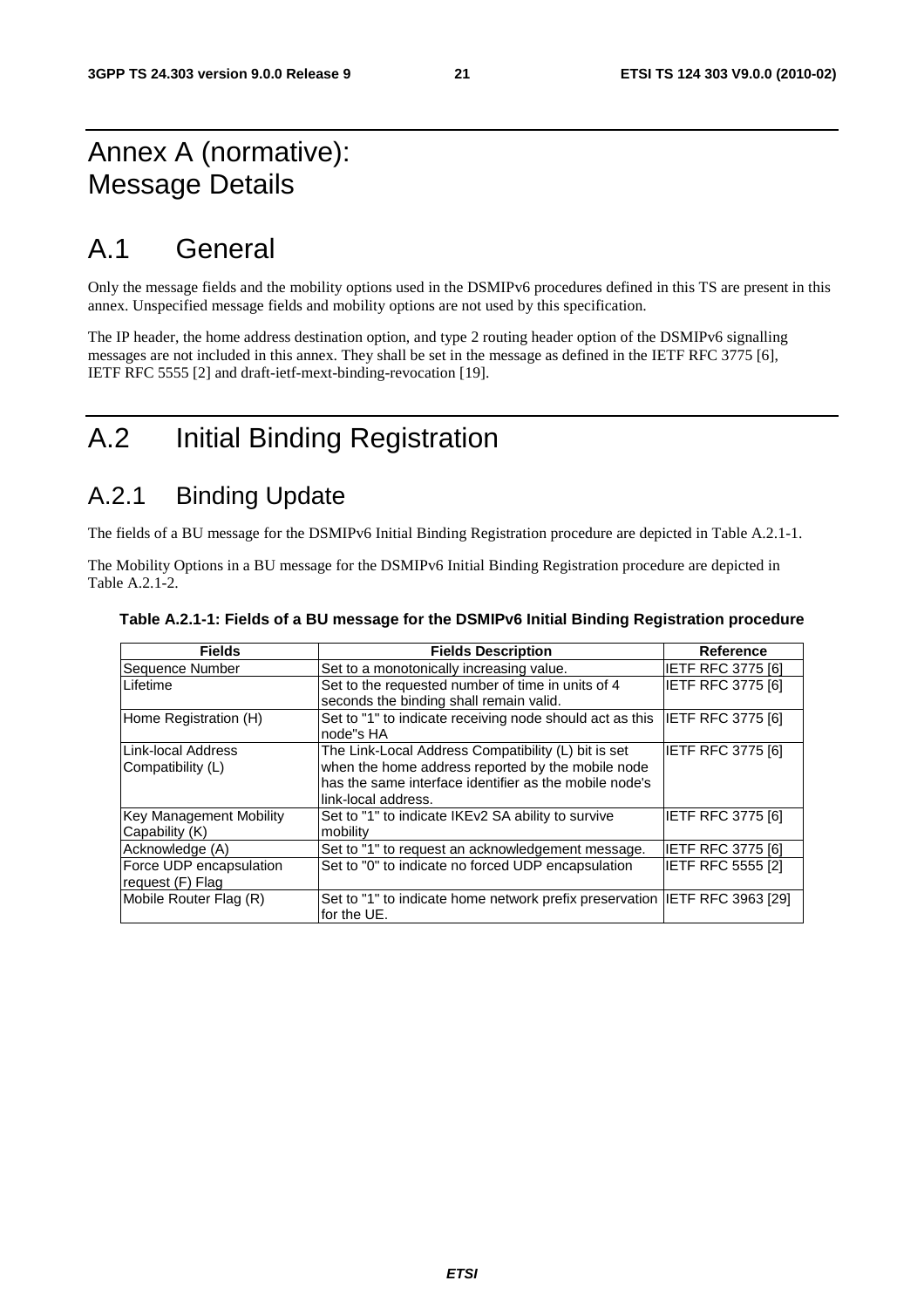| <b>Mobility Option</b>             | Cat. | <b>Mobility Option Description</b>                                                                                                                                 | <b>Reference</b>         |
|------------------------------------|------|--------------------------------------------------------------------------------------------------------------------------------------------------------------------|--------------------------|
| <b>IPv4 Home Address</b><br>option | O    | Set to the value "0.0.0.0" to request allocation for the<br>UE. The "P" flag is set to '0'.<br>The Prefix Length is set to the requested prefix length<br>of '32'. | <b>IETF RFC 5555 [2]</b> |
| IPv 4 Care-of Address              | C    | Set to the IPv4 Care-of address when in an IPv4<br>Access Network.                                                                                                 | IETF RFC 5555 [2]        |
| Alternate Care-of<br>Address       | С    | Used (in addition to the Source address of the IPv6<br>packet) to carry the IPv6 care-of address when in an<br>IPv6 access network.                                | <b>IETF RFC 3775 [6]</b> |

**Table A.2.1-2: Mobility Options in a BU message for the DSMIPv6 Initial Binding Registration procedure** 

### A.2.2 Binding Acknowledgement

The fields of a BA message for the DSMIPv6 Initial Binding Registration procedure are depicted in Table A.2.2-1.

The Mobility Options in a BA message for the DSMIPv6 Initial Binding Registration procedure are depicted in Table A.2.2-2.

**Table A.2.2-1: Fields of a BA message for the DSMIPv6 Initial Binding Registration procedure** 

| <b>Fields</b>                                    | <b>Fields Description</b>                                                                                                    | Reference                 |
|--------------------------------------------------|------------------------------------------------------------------------------------------------------------------------------|---------------------------|
| <b>Status</b>                                    | Set to indicate the result.                                                                                                  | <b>IETF RFC 3775 [6]</b>  |
| <b>Key Management Mobility</b><br>Capability (K) | Set as per HA ability to support the feature of updating IETF RFC 3775 [6],<br>the IKE SA based on Binding Update processing | <b>IETF RFC 5555 [2]</b>  |
| Mobile Router Flag (R)                           | Set to "1"                                                                                                                   | <b>IETF RFC 3963 [29]</b> |
| Sequence Number                                  | Set to the value received in the corresponding Binding IETF RFC 3775 [6]<br>Update.                                          |                           |
| Lifetime                                         | Set to the granted number of time units of 4 seconds<br>the binding shall remain valid.                                      | <b>IETF RFC 3775 [6]</b>  |

#### **Table A.2.2-2: Mobility Options in a BA message for the DSMIPv6 Initial Binding Registration procedure**

| <b>Mobility Option</b>                          | Cat. | <b>Mobility Option Description</b>                                                                                                                                                                                                  | Reference                |
|-------------------------------------------------|------|-------------------------------------------------------------------------------------------------------------------------------------------------------------------------------------------------------------------------------------|--------------------------|
| <b>IPv4 Address</b><br>Acknowledgment<br>option | С    | If IPv4 Home Address option is present in the<br>corresponding BU, IPv4 Home Address is set to the<br>IPv4 Home Address allocated for the UE. The<br>supporting Status field is set accordingly. Pref-len field<br>lis set to "32". | <b>IETF RFC 5555 [2]</b> |
| NAT Detection Option                            | C.   | When present the option contains the F Flag which<br>indicates to the UE that UDP encapsulation is required.<br>Option contains an optionally Refresh Time for the UE<br>to refresh the NAT binding.                                | <b>IETF RFC 5555 [2]</b> |
| <b>Binding Refresh</b><br>Advice                | O    | Contains a Refresh Interval in units of 4 seconds<br>indicating the remaining time until the UE should send<br>a new home registration to the HA.                                                                                   | <b>IETF RFC 3775 [6]</b> |

### A.2.3 Binding Error

The fields of a BE message for the DSMIPv6 Initial Binding Registration procedure are depicted in Table A.2.3-1.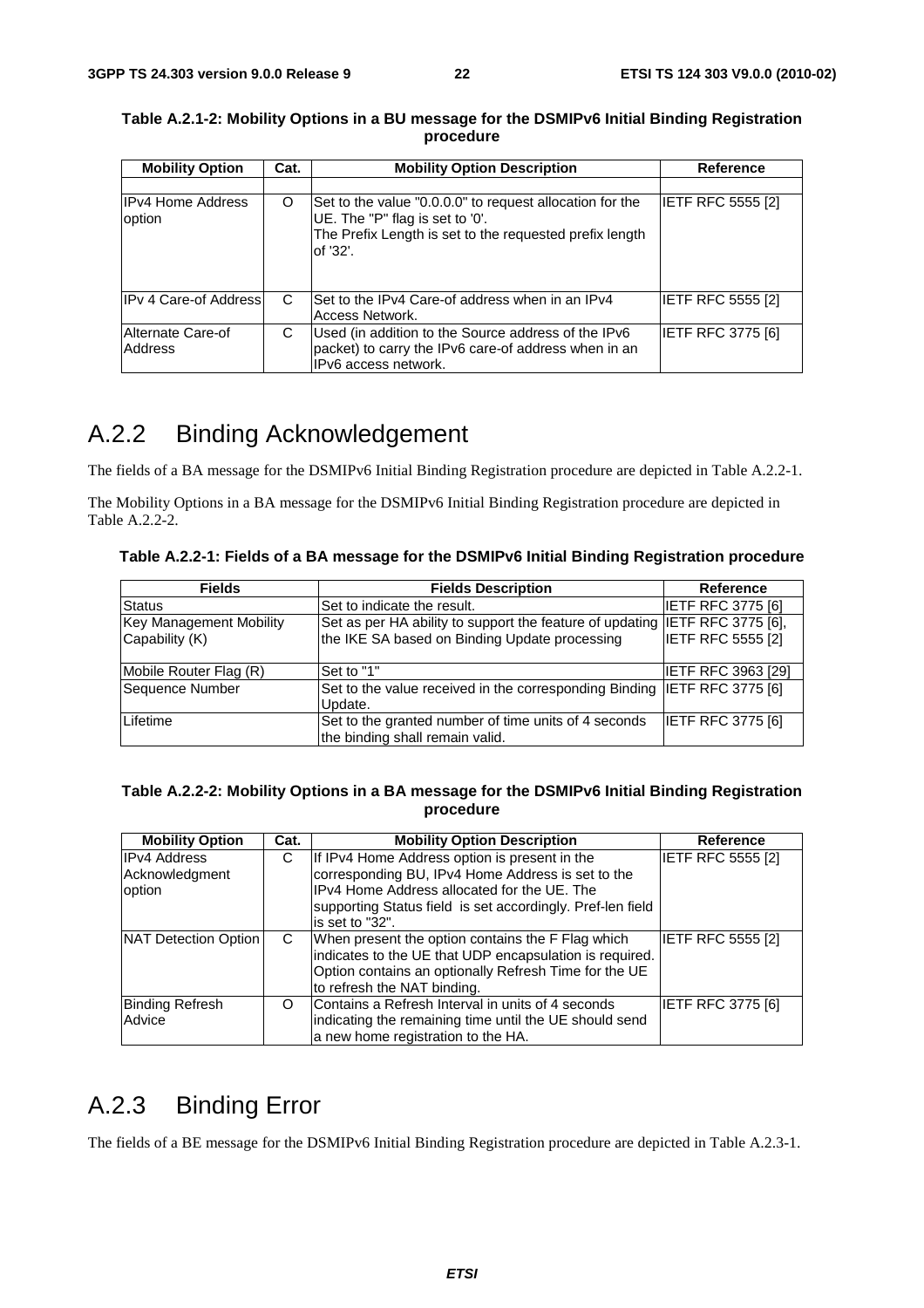| <b>Fields</b> | <b>Fields Description</b>                        | Reference                |
|---------------|--------------------------------------------------|--------------------------|
| Status        | Set to indicate the result.                      | <b>IETF RFC 3775 [6]</b> |
| Home Address  | IThe home address that was contained in the Home | <b>IETF RFC 3775 [6]</b> |

**Table A.2.3-1: Fields of a BE message for the DSMIPv6 Initial Binding Registration procedure** 

### A.3 Re-Registration

### A.3.1 Binding Update

The fields of a BU message for the DSMIPv6 Re-Registration procedure are depicted in Table A.3.1-1.

Address destination option

The Mobility Options in a BU message for the DSMIPv6 Re-Registration procedure are depicted in Table A.3.1-2.

| <b>Fields</b>                                    | <b>Fields Description</b>                                                                                                                                                                 | Reference                |
|--------------------------------------------------|-------------------------------------------------------------------------------------------------------------------------------------------------------------------------------------------|--------------------------|
| Sequence Number                                  | Set to a monotonically increasing value.                                                                                                                                                  | <b>IETF RFC 3775 [6]</b> |
| Lifetime                                         | Set to the requested number of time units the binding<br>shall remain valid.                                                                                                              | <b>IETF RFC 3775 [6]</b> |
| Home Registration (H)                            | Set to "1" to indicate receiving node should act as this  IETF RFC 3775 [6]<br>node"s HA                                                                                                  |                          |
| LLink-local Address<br>Compatibility (L)         | The Link-Local Address Compatibility (L) bit is set<br>when the home address reported by the mobile node<br>has the same interface identifier as the mobile node's<br>link-local address. | <b>IETF RFC 3775 [6]</b> |
| <b>Key Management Mobility</b><br>Capability (K) | Set to "1" to indicate IKEv2 SA ability to survive<br>mobility                                                                                                                            | <b>IETF RFC 3775 [6]</b> |
| Acknowledge (A)                                  | Set to "1" to request an acknowledgement message.                                                                                                                                         | <b>IETF RFC 3775 [6]</b> |
| Force UDP encapsulation<br>request (F) Flag      | Set to "0" to indicate no forced UDP encapsulation                                                                                                                                        | <b>IETF RFC 5555 [2]</b> |
| Mobile Router Flag (R)                           | Set to "1" to indicate home network prefix preservation  IETF RFC 3963 [29]<br>for the UE.                                                                                                |                          |

#### **Table A.3.1-2: Mobility Options in a BU message for the DSMIPv6 Re-Registration procedure**

| <b>Mobility Option</b>              | Cat. | <b>Mobility Option Description</b>                                                                                                                                                                                                                                                                                                              | Reference                |
|-------------------------------------|------|-------------------------------------------------------------------------------------------------------------------------------------------------------------------------------------------------------------------------------------------------------------------------------------------------------------------------------------------------|--------------------------|
| <b>IIPv4 Home Address</b><br>option | C    | If the UE has previously registered IPv4 home address IETF RFC 5555 [2]<br>and wants to keep it, it is included in the option. The "P"<br>flag is not set. The Prefix Length is set to the requested<br>prefix length of 32.<br>If the UE has previously registered IPv4 home address<br>and wants to release it, it is not included in the BU. |                          |
|                                     |      | If the UE has no IPv4 Home address it may set the<br>value "0.0.0.0" to request allocation for the UE. In this<br>case the "P" flag is set to "0".<br>The Prefix Length is set to the requested prefix length<br>of 32.                                                                                                                         |                          |
| <b>IPv 4 Care-of Address</b>        | C    | Set to the IPv4 Care-of address (same value as was<br>set in the Initial BU) when in an IPv4 Access Network                                                                                                                                                                                                                                     | <b>IETF RFC 5555 [2]</b> |
| Alternate Care-of<br>Address        | C    | Used (in addition to the Source address of the IPv6<br>packet) to carry the IPv6 care-of address when in an<br>IPv6 access network.                                                                                                                                                                                                             | IETF RFC 3775 [6]        |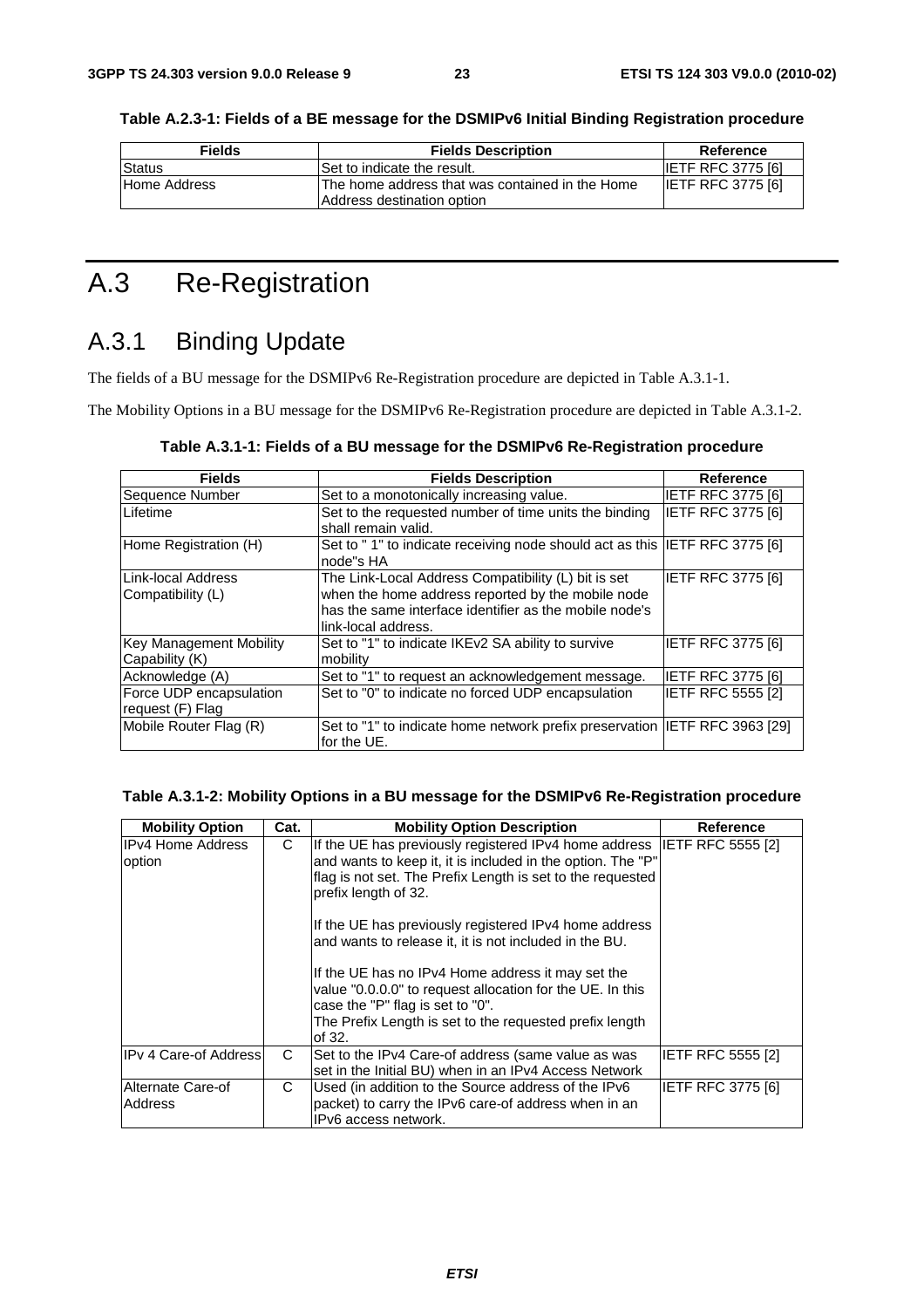### A.3.2 Binding Acknowledgement

The fields of a BA message for the DSMIPv6 Re-Registration procedure are depicted in Table A.3.2-1.

The Mobility Options in a BA message for the DSMIPv6 Re-Registration procedure are depicted in Table A.3.2-2.

**Table A.3.2-1: Fields of a BA message for the DSMIPv6 Re-Registration procedure** 

| <b>Fields</b>                                    | <b>Fields Description</b>                                                                                                                                                            | <b>Reference</b>         |
|--------------------------------------------------|--------------------------------------------------------------------------------------------------------------------------------------------------------------------------------------|--------------------------|
| <b>Status</b>                                    | Set to indicate the result.                                                                                                                                                          | <b>IETF RFC 3775 [6]</b> |
| <b>Key Management Mobility</b><br>Capability (K) | Set as per HA ability to support the feature of updating IETF RFC 3775 [6],<br>the IKE SA based on Binding Update processing                                                         | <b>IETF RFC 5555 [2]</b> |
| Mobile Router Flag (R)                           | Set to "1"                                                                                                                                                                           | IETF RFC 3963 [29]       |
| Sequence Number                                  | Set to the value received in the corresponding Binding IETF RFC 3775 [6]<br>Update or the last accepted sequence number in the<br>case of Status 135 ("Sequence Number out of window |                          |
| Lifetime                                         | Set to the granted number of time units of 4 seconds<br>the binding shall remain valid.                                                                                              | IETF RFC 3775 [6]        |

#### **Table A.3.2-2: Mobility Options in a BA message for the DSMIPv6 Re-Registration procedure**

| <b>Mobility Option</b> | Cat. | <b>Mobility Option Description</b>                      | <b>Reference</b>         |
|------------------------|------|---------------------------------------------------------|--------------------------|
| <b>IPv4 Address</b>    | С    | If IPv4 Home Address option is present in the           | IETF RFC 5555 [2]        |
| Acknowledgment         |      | corresponding BU, IPv4 Home Address is set to the       |                          |
| option                 |      | IPv4 Home Address previously allocated for the UE or    |                          |
|                        |      | to a dynamically allocated value if the UE had no       |                          |
|                        |      | previous IPv4 home address and requested one at with    |                          |
|                        |      | the BU. The supporting Status field is set accordingly. |                          |
|                        |      | Pref-len field is set to "32".                          |                          |
| NAT Detection Option   | C    | When present the option contains the F Flag which       | <b>IETF RFC 5555 [2]</b> |
|                        |      | indicates to the UE that UDP encapsulation is required. |                          |
|                        |      | Option contains an optionally Refresh Time for the UE   |                          |
|                        |      | to refresh the NAT binding.                             |                          |
| <b>Binding Refresh</b> | O    | Contains a Refresh Interval in units of 4 seconds       | <b>IETF RFC 3775 [6]</b> |
| Advice                 |      | indicating the remaining time until the UE should send  |                          |
|                        |      | a new home registration to the HA.                      |                          |

### A.4 Handover

### A.4.1 Binding Update

The fields of a BU message for the DSMIPv6 Handover procedure are depicted in Table A.4.1-1.

The Mobility Options in a BU message for the DSMIPv6 Handover procedure are depicted in Table A.4.1-2.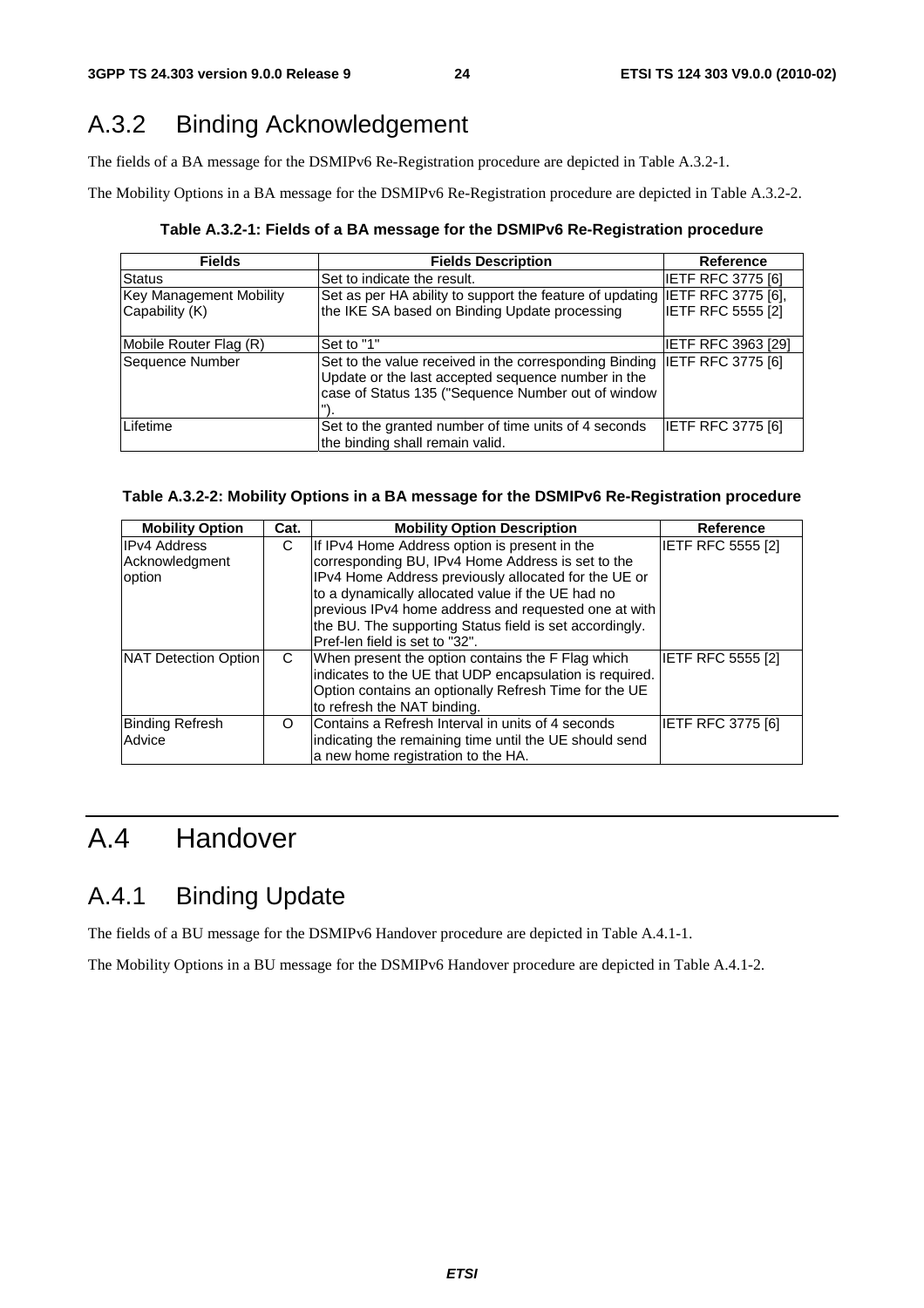| <b>Fields</b>                                    | <b>Fields Description</b>                                                                                                                                                                 | <b>Reference</b>         |
|--------------------------------------------------|-------------------------------------------------------------------------------------------------------------------------------------------------------------------------------------------|--------------------------|
| Sequence Number                                  | Set to a monotonically increasing value.                                                                                                                                                  | <b>IETF RFC 3775 [6]</b> |
| Lifetime                                         | Set to the requested number of time units the binding<br>shall remain valid.                                                                                                              | <b>IETF RFC 3775 [6]</b> |
| Home Registration (H)                            | Set to "1" to indicate receiving node should act as this  IETF RFC 3775 [6]<br>node"s HA                                                                                                  |                          |
| Link-local Address<br>Compatibility (L)          | The Link-Local Address Compatibility (L) bit is set<br>when the home address reported by the mobile node<br>has the same interface identifier as the mobile node's<br>link-local address. | <b>IETF RFC 3775 [6]</b> |
| <b>Key Management Mobility</b><br>Capability (K) | Set to "1" to indicate IKEv2 SA ability to survive<br>mobility.                                                                                                                           | IETF RFC 3775 [6]        |
| Acknowledge (A)                                  | Set to "1" to request an acknowledgement message.                                                                                                                                         | <b>IETF RFC 3775 [6]</b> |
| Force UDP encapsulation<br>request (F) Flag      | Set to "0" to indicate no forced UDP encapsulation                                                                                                                                        | <b>IETF RFC 5555 [2]</b> |
| Mobile Router Flag (R)                           | Set to "1" to indicate home network prefix preservation IETF RFC 3963 [29]<br>for the UE.                                                                                                 |                          |

**Table A.4.1-1: Fields of a BU message for the DSMIPv6 Handover procedure** 

#### **Table A.4.1-2: Mobility Options in a BU message for the DSMIPv6 Handover procedure**

| <b>Mobility Option</b>                                                                                                                                                                                                                                    | Cat. | <b>Mobility Option Description</b>                                                                                                                                                                                                                              | <b>Reference</b>  |
|-----------------------------------------------------------------------------------------------------------------------------------------------------------------------------------------------------------------------------------------------------------|------|-----------------------------------------------------------------------------------------------------------------------------------------------------------------------------------------------------------------------------------------------------------------|-------------------|
| <b>IPv4 Home Address</b><br>C<br>For dynamic allocation, set to the value "0.0.0.0" to<br>request allocation for the UE. In this case the "P" flag<br>option<br>is set to $"0"$ .<br>The Prefix Length is set to the requested prefix length<br>lof "32". |      | <b>IETF RFC 5555 [2]</b>                                                                                                                                                                                                                                        |                   |
|                                                                                                                                                                                                                                                           |      | If the UE already has an IPv4 Home Address and<br>wants to keep on using it, the IPv4 home address is set<br>to the previously allocated value. The "P" flag is not set.<br>The Prefix Length is set to "32".<br>If the UE already has an IPv4 Home Address and |                   |
|                                                                                                                                                                                                                                                           |      | wants to release it, the option is not inserted in the BU,                                                                                                                                                                                                      |                   |
| IPv 4 Care-of Address                                                                                                                                                                                                                                     | C    | Set to the IPv4 Care-of address when in an IPv4<br>Access Network.                                                                                                                                                                                              | IETF RFC 5555 [2] |
| Alternate Care-of<br><b>Address</b>                                                                                                                                                                                                                       | С    | Used (in addition to the Source address of the IPv6<br>packet) to carry the IPv6 care-of address when in an<br>IPv6 access network.                                                                                                                             | IETF RFC 3775 [6] |

### A.4.2 Binding Acknowledgement

The fields of a BA message for the DSMIPv6 Handover procedure are depicted in Table A.4.2-1.

The Mobility Options in a BA message for the DSMIPv6 Handover procedure are depicted in Table A.4.2-2.

|  | Table A.4.2-1: Fields of a BA message for the DSMIPv6 Handover procedure |
|--|--------------------------------------------------------------------------|
|--|--------------------------------------------------------------------------|

| <b>Fields</b>           | <b>Fields Description</b>                                                                                                                                                 | <b>Reference</b>          |
|-------------------------|---------------------------------------------------------------------------------------------------------------------------------------------------------------------------|---------------------------|
| <b>Status</b>           | Set to indicate the result.                                                                                                                                               | <b>IETF RFC 3775 [6]</b>  |
| Key Management Mobility | Set as per HA ability to support the feature of updating IETF RFC 3775 [6],                                                                                               |                           |
| Capability (K)          | the IKE SA based on Binding Update processing                                                                                                                             | <b>IETF RFC 5555 [2]</b>  |
| Mobile Router Flag (R)  | 'Set to "1"                                                                                                                                                               | <b>IETF RFC 3963 [29]</b> |
| Sequence Number         | Set to the value received in the corresponding Binding<br>Update or the last accepted sequence number in the<br>case of Status 135 (" Sequence Number out of<br>window"). | <b>IETF RFC 3775 [6]</b>  |
| Lifetime                | Set to the granted number of time units of 4 seconds<br>the binding shall remain valid.                                                                                   | IETF RFC 3775 [6]         |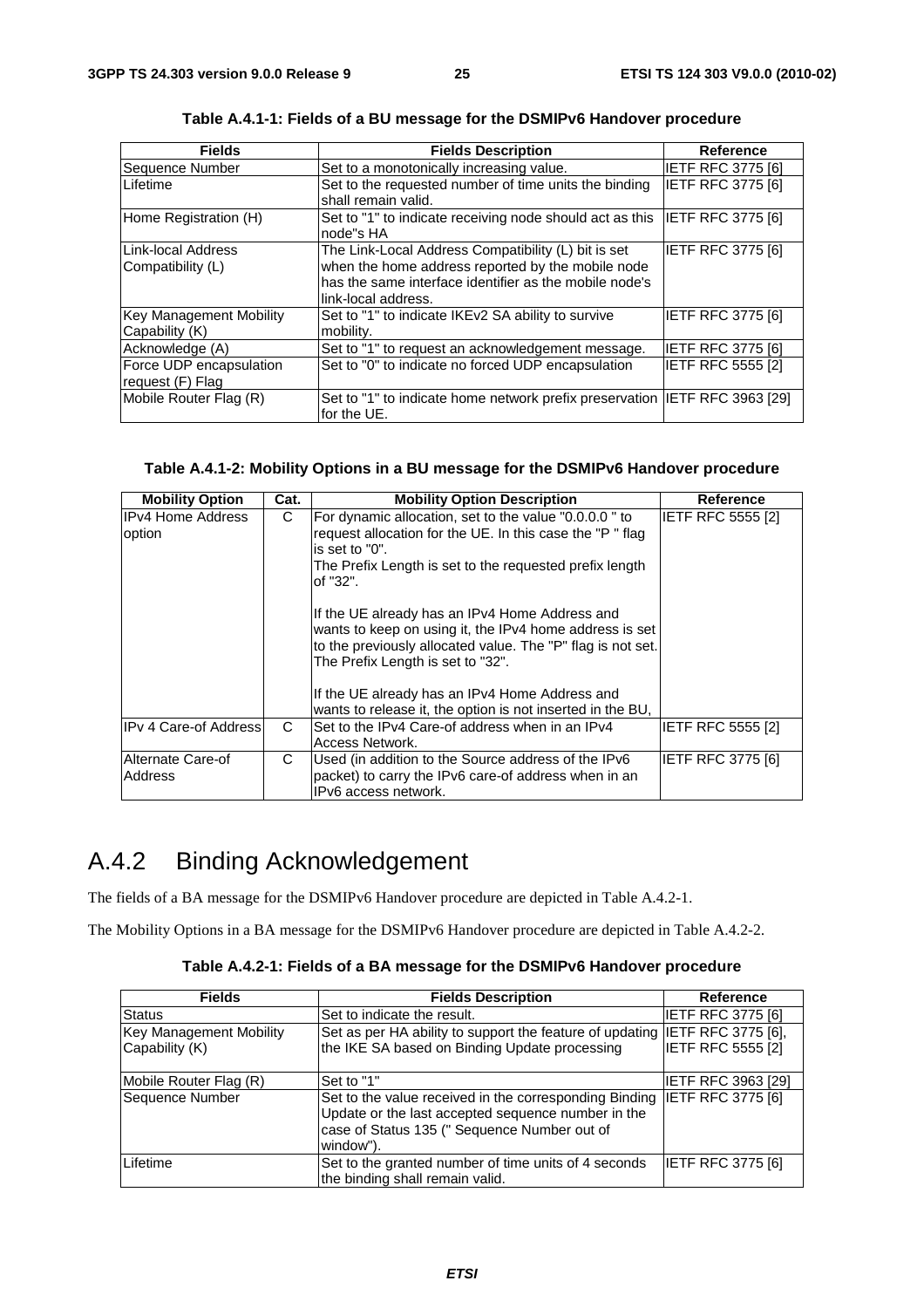| <b>Mobility Option</b> | Cat. | <b>Mobility Option Description</b>                       | Reference                |
|------------------------|------|----------------------------------------------------------|--------------------------|
| <b>IPv4 Address</b>    | С    | If IPv4 Home Address option is present in the            | <b>IETF RFC 5555 [2]</b> |
| Acknowledgment         |      | corresponding BU, IPv4 Home Address is set to the        |                          |
| option                 |      | IPv4 Home Address either newly allocated for the UE      |                          |
|                        |      | or previously assigned prior to the Handover. The        |                          |
|                        |      | supporting Status field is set accordingly. The Pref-len |                          |
|                        |      | is set to "32".                                          |                          |
| NAT Detection Option   | C    | When present the option contains the F Flag which        | <b>IETF RFC 5555 [2]</b> |
|                        |      | indicates to the UE that UDP encapsulation is required.  |                          |
|                        |      | Option contains an optionally Refresh Time for the UE    |                          |
|                        |      | to refresh the NAT binding.                              |                          |
| <b>Binding Refresh</b> | O    | Contains a Refresh Interval in units of four seconds     | <b>IETF RFC 3775 [6]</b> |
| Advice                 |      | indicating the remaining time until the UE should send   |                          |
|                        |      | a new home registration to the HA.                       |                          |

**Table A.4.2-2: Mobility Options in a BA message for the DSMIPv6 Handover procedure** 

### A.5 UE-initiated Detach

### A.5.1 Binding Update

The fields of a BU message for the DSMIPv6 UE-Initiated Detach are depicted in Table A.5.1-1.

The Mobility Options in a BU message for the DSMIPv6 UE-Initiated Detach are depicted in Table A.5.1-2.

| <b>Fields</b>                                    | <b>Fields Description</b>                                                                                                                                                                 | <b>Reference</b>         |
|--------------------------------------------------|-------------------------------------------------------------------------------------------------------------------------------------------------------------------------------------------|--------------------------|
| Sequence Number                                  | Set to a monotonically increasing value.                                                                                                                                                  | <b>IETF RFC 3775 [6]</b> |
| Lifetime                                         | Set to a value of "0" indicating that the Binding Cache<br>entry for the UE is to be deleted.                                                                                             | <b>IETF RFC 3775 [6]</b> |
| Home Registration (H)                            | Set to "1" to indicate receiving node should act as this IETF RFC 3775 [6]<br>node"s HA                                                                                                   |                          |
| Link-local Address<br>Compatibility (L)          | The Link-Local Address Compatibility (L) bit is set<br>when the home address reported by the mobile node<br>has the same interface identifier as the mobile node's<br>link-local address. | <b>IETF RFC 3775 [6]</b> |
| <b>Key Management Mobility</b><br>Capability (K) | Set to "1" to indicate IKEv2 SA ability to survive<br>mobility                                                                                                                            | <b>IETF RFC 3775 [6]</b> |
| Acknowledge (A)                                  | Set to "1" to request an acknowledgement message.                                                                                                                                         | <b>IETF RFC 3775 [6]</b> |
| Force UDP encapsulation<br>request (F) Flag      | Set to "0" to indicate no forced UDP encapsulation                                                                                                                                        | <b>IETF RFC 5555 [2]</b> |

**Table A.5.1-1: Fields of a BU message for the DSMIPv6 UE-Initiated Detach procedure** 

|  |  | Table A.5.1-2: Mobility Options in a BU message for the DSMIPv6 UE-Initiated Detach procedure |
|--|--|-----------------------------------------------------------------------------------------------|
|  |  |                                                                                               |

| <b>Mobility Option</b>       | Cat. | <b>Mobility Option Description</b>                   | Reference                |
|------------------------------|------|------------------------------------------------------|--------------------------|
| <b>IPv4 Home Address</b>     | O    | Set to the UE"s previously registered value. The "P" | <b>IETF RFC 5555 [2]</b> |
| option                       |      | flag is set to zero. The Prefix Length is set to 32. |                          |
| <b>IPv 4 Care-of Address</b> | C    | Set to the IPv4 Care-of address when in an IPv4      | <b>IETF RFC 5555 [2]</b> |
|                              |      | Access Network.                                      |                          |
| Alternate Care-of            |      | Used (in addition to the Source address of the IPv6  | <b>IETF RFC 3775 [6]</b> |
| Address                      |      | packet) to carry the IPv6 care-of address when in an |                          |
|                              |      | IPv6 access network.                                 |                          |

### A.5.2 Binding Acknowledgement

The fields of a BA message for the DSMIPv6 Initial Binding Registration procedure are depicted in Table A.5.2-1.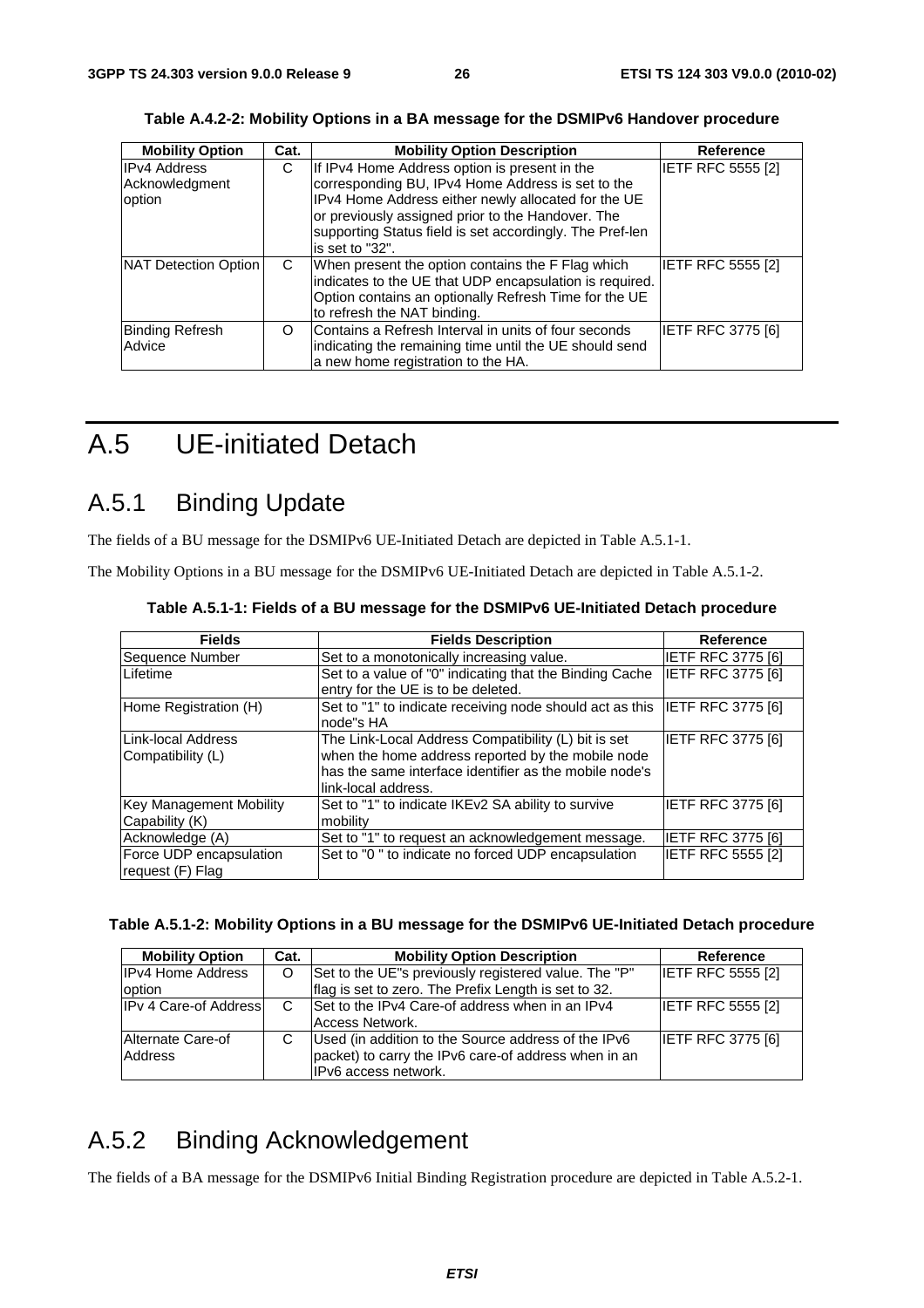The Mobility Options in a BA message for the DSMIPv6 Initial Binding Registration procedure are depicted in Table A.5.2-2.

| <b>Fields</b>                                    | <b>Fields Description</b>                                                                                                                                                                   | <b>Reference</b>         |
|--------------------------------------------------|---------------------------------------------------------------------------------------------------------------------------------------------------------------------------------------------|--------------------------|
| <b>Status</b>                                    | Set to indicate the result.                                                                                                                                                                 | <b>IETF RFC 3775 [6]</b> |
| <b>Key Management Mobility</b><br>Capability (K) | Set as per HA ability to support the feature of updating IETF RFC 3775 [6],<br>the IKE SA based on Binding Update processing                                                                | <b>IETF RFC 5555 [2]</b> |
| Sequence Number                                  | Set to the value received in the corresponding Binding IIETF RFC 3775 [6]<br>Update or the last accepted sequence number in the<br>case of Status 135 ("Sequence Number out of<br>window"). |                          |
| Lifetime                                         | Set to "0".                                                                                                                                                                                 | IETF RFC 3775 [6]        |

**Table A.5.2-1: Fields of a BA message for the DSMIPv6 UE-Initiated Detach procedure** 

#### **Table A.5.2-2: Mobility Options in a BA message for the DSMIPv6 UE-Initiated Detach procedure**

| <b>Mobility Option</b> | Cat. | <b>Mobility Option Description</b>                                             | Reference                |
|------------------------|------|--------------------------------------------------------------------------------|--------------------------|
| <b>IPv4Address</b>     |      | If present in the BU the IPv4 Home Address is set to                           | <b>IETF RFC 5555 [2]</b> |
| Acknowledgment         |      | the IPv4 Home Address that is now de-registered. The                           |                          |
| option                 |      | pref-len is set to "32" and the supporting Status field is<br>set accordingly. |                          |

### A.6 Network-initiated detach

### A.6.1 Binding Revocation Indication Message

The fields of a Binding Revocation Indication message for the Network-Initiated Detach are depicted in table A.6.1-1.

|  | Table A.6.1-1: Fields of a BRI message for the Network-Initiated Detach procedure |  |
|--|-----------------------------------------------------------------------------------|--|
|  |                                                                                   |  |

| <b>Fields</b>             | <b>Fields Description</b>                              | <b>Reference</b> |
|---------------------------|--------------------------------------------------------|------------------|
| B.R. Type                 | Set to "1" to indicate B.R.I.                          | draft-ietf-mext- |
|                           |                                                        | binding-         |
|                           |                                                        | revocation [19]  |
| Sequence Number           | Set to a monotonically increasing value and is used to | draft-ietf-mext- |
|                           | match with the returned Binding Revocation             | binding-         |
|                           | Acknowledge                                            | revocation [19]  |
| <b>Revocation Trigger</b> | Set to "1"                                             | draft-ietf-mext- |
|                           |                                                        | binding-         |
|                           |                                                        | revocation [19]  |
| Proxy Binding (P)         | Set to "0"                                             | draft-ietf-mext- |
|                           |                                                        | binding-         |
|                           |                                                        | revocation [19]  |
| Global (G)                | Set to "0"                                             | draft-ietf-mext- |
|                           |                                                        | binding-         |
|                           |                                                        | revocation [19]  |
| IPv4 HoA Binding Only (V) | Set to "0"                                             | draft-ietf-mext- |
|                           |                                                        | binding-         |
|                           |                                                        | revocation [19]  |

### A.6.2 Binding Revocation Acknowledgement

The fields of a BRA message for the Network-Initiated Detach procedure are depicted in Table A.6.2-1.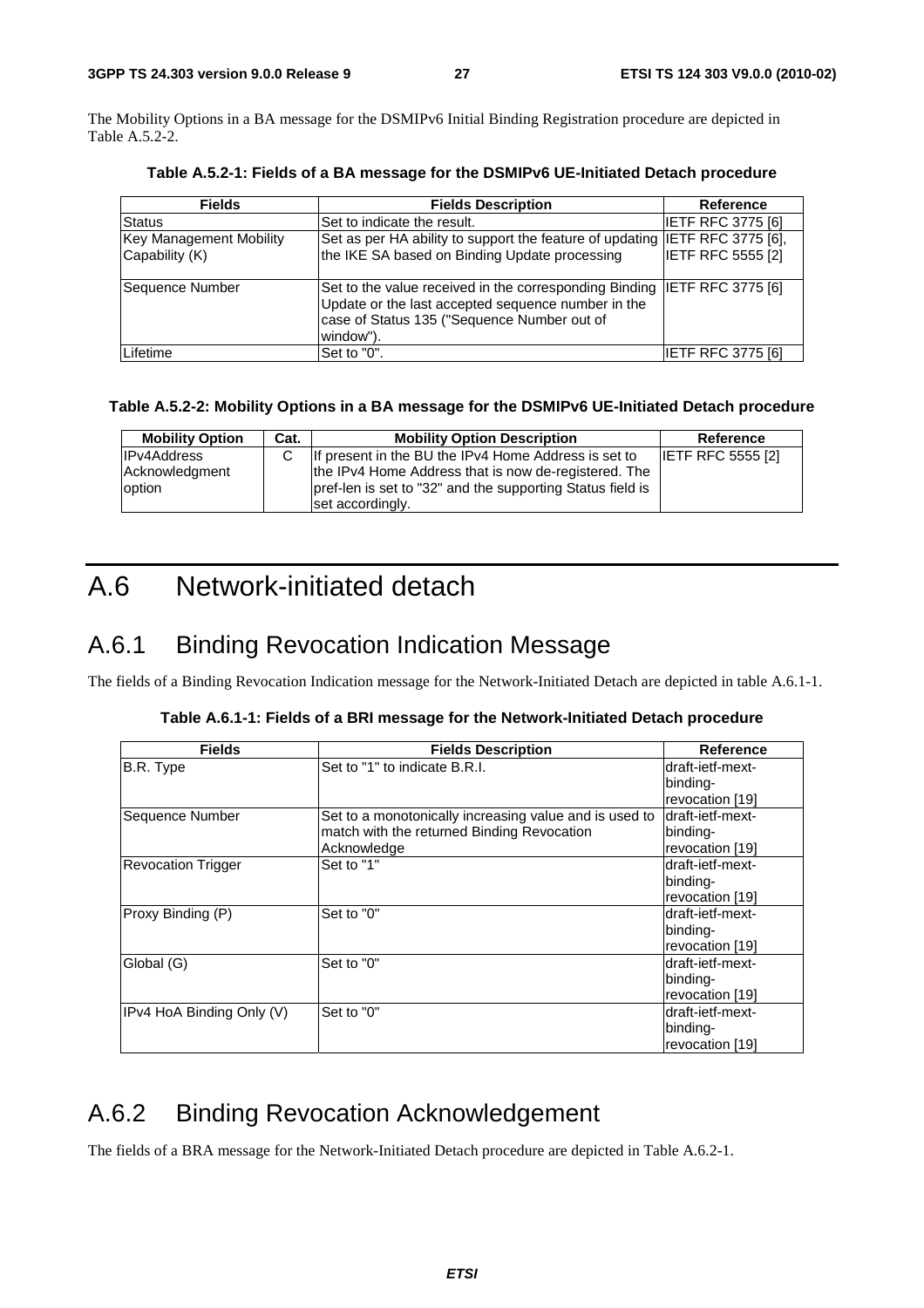| <b>Fields</b>               | <b>Fields Description</b>                           | Reference        |  |
|-----------------------------|-----------------------------------------------------|------------------|--|
| B.R. Type                   | Set to "2" to indicate B.R.A.                       | Draft-ietf-mext- |  |
|                             |                                                     | binding-         |  |
|                             |                                                     | revocation [19]  |  |
| Sequence Number             | Set to the value received in the corresponding BRI. | draft-ietf-mext- |  |
|                             |                                                     | binding-         |  |
|                             |                                                     | revocation [19]  |  |
| <b>Status</b>               | Indicates the result of the BRI.                    | draft-ietf-mext- |  |
|                             |                                                     | binding-         |  |
|                             |                                                     | revocation [19]  |  |
| Proxy Registration Flag (P) | Set to "0" to indicate that the Binding Revocation  | draft-ietf-mext- |  |
|                             | Acknowledgment is NOT for a proxy MIPv6 binding     | binding-         |  |
|                             | entry.                                              | revocation [19]  |  |
| Global (G)                  | Set to "0"; the same value as for the BRI.          | draft-ietf-mext- |  |
|                             |                                                     | binding-         |  |
|                             |                                                     | revocation [19]  |  |
| IPv4 HoA Binding Only (V)   | Set to "0"                                          | draft-ietf-mext- |  |
|                             |                                                     | binding-         |  |
|                             |                                                     | revocation [19]  |  |

**Table A.6.2-1: Fields of a BRA message for the Network-Initiated Detach procedure** 

## A.7 Void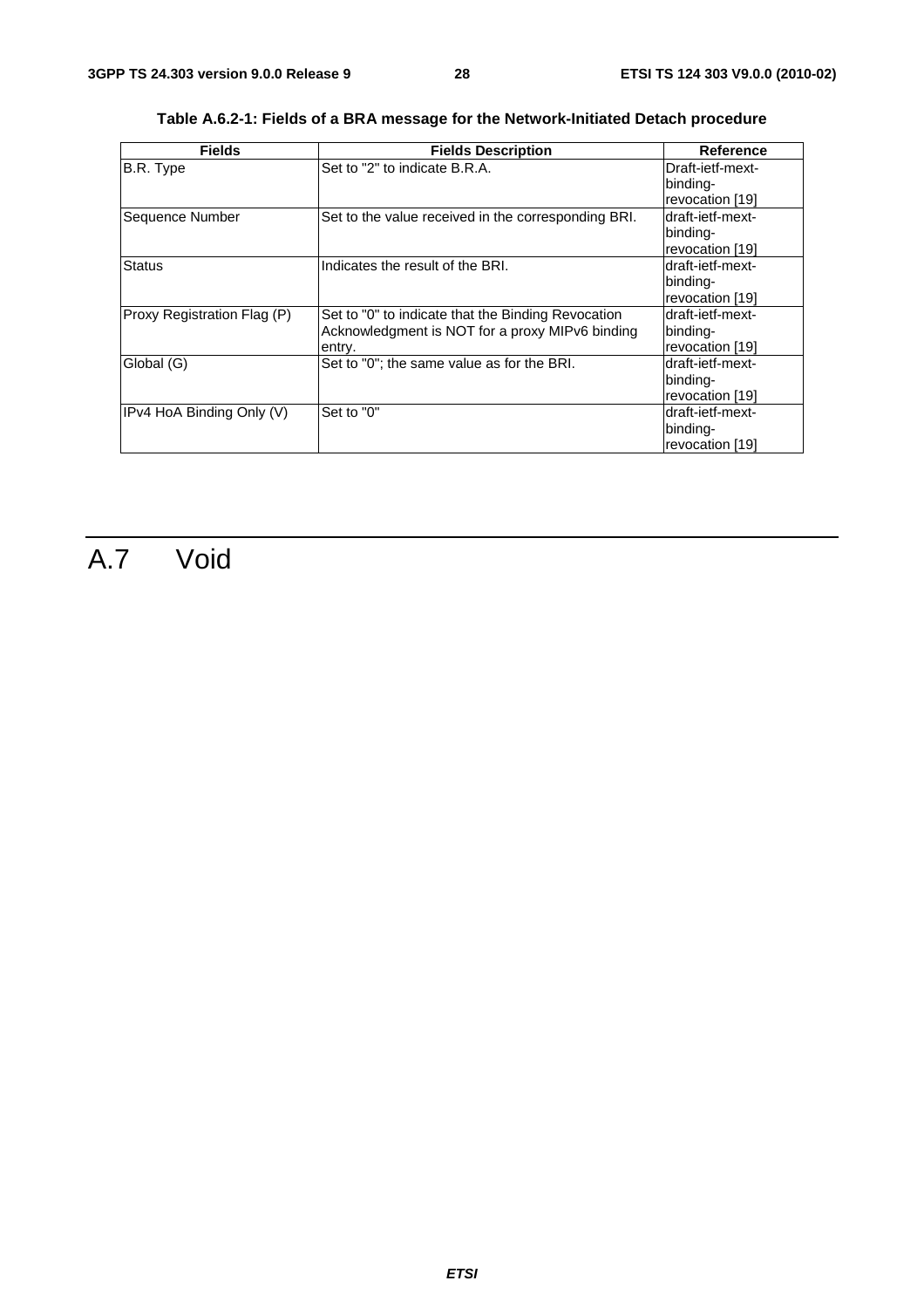### Annex B (informative): Change history

| Date    | TSG#             | TSG Doc. CR     |          | <b>Rev Subject/Comment</b>                                                                                                                                                                                              | Old               | <b>New</b> |
|---------|------------------|-----------------|----------|-------------------------------------------------------------------------------------------------------------------------------------------------------------------------------------------------------------------------|-------------------|------------|
| 01-2008 |                  |                 |          | Version 0.0.0 Editor's internal draft                                                                                                                                                                                   |                   | 0.0.0      |
| 02-2008 | CT1 #51          |                 |          | Includes the following contributions agreed in CT1 #51:<br>C1-080436, C1-080437                                                                                                                                         | 0.0.0             | 0.1.0      |
| 02-2008 | CT1 #51bis       |                 |          | Includes the following contributions agreed in CT1<br>#51bis:                                                                                                                                                           | 0.1.0             | 0.2.0      |
|         |                  |                 |          | C1-080770, C1-080776, C1-080791.                                                                                                                                                                                        |                   |            |
| 02-2008 | Email-<br>review |                 |          | Editorial/style corrections in the clean version                                                                                                                                                                        | 0.2.0             | 0.2.1      |
| 04-2008 | CT1 #52          |                 |          | Includes the following contributions agreed in CT1 #52:<br>C1-080954, C1-080959, C1-080960, C1-081213, C1-<br>081232, C1-081398, C1-081399, C1-081400, C1-<br>081401, C1-081402, C1-081419                              | 0.2.1             | 0.3.0      |
| 04-2008 | Email-<br>review |                 |          | Editorial/style corrections in the clean version                                                                                                                                                                        | 0.3.0             | 0.3.1      |
| 05-2008 | CT1 #53          |                 |          | Includes the following contributions agreed in CT1 #53:<br>C1-081590, C1-081594, C1-081693, C1-082079, C1-<br>082080, C1-082082, C1-082083, C1-082084, C1-<br>082063                                                    | 0.3.1             | 0.4.0      |
| 05-2008 | Email-<br>review |                 |          | Editorial clean-up                                                                                                                                                                                                      | $0.4.0$ 0.4.1     |            |
| 05-2008 |                  |                 |          | Version 1.0.0 to be presented to CT-40 created by MCC                                                                                                                                                                   | 0.4.1             | 1.0.0      |
| 07-2008 | CT1 #54          |                 |          | Includes the following contributions agreed in CT1 #54:<br>C1-082122, C1-082364, C1-082368, C1-082693, C1-<br>082694, C1-082698, C1-082699, C1-082700 and C1-<br>082808                                                 | 1.0.0             | 1.1.0      |
| 08-2008 | CT1 #55          |                 |          | Includes the following contributions agreed in CT1 #55:<br>C1-082827, C1-082828, C1-082989, C1-083003, C1-<br>083004, C1-083486, C1-083488, C1-083524 and C1-<br>083601                                                 | $1.1.0$   $1.2.0$ |            |
| 10-2008 | CT1 #55bis       |                 |          | Includes the following contributions agreed in CT1<br>#55bis: C1-083858, C1-083861, C1-084384, C1-<br>084454, C1-084455, C1-084457, C1-084458, C1-<br>084460, C1-084461, C1-084553, C1-084563, C1-<br>084564, C1-084565 | 1.2.0             | 1.3.0      |
| 11-2008 | CT1 #56          |                 |          | Includes the following contributions agreed in CT1 #56:<br>C1-084692, C1-084693, C1-085379, C1-085517                                                                                                                   | 1.3.0             | 1.4.0      |
| 11-2008 | E-mail<br>review |                 |          | Editorial clean-up                                                                                                                                                                                                      | 1.4.0             | 1.4.1      |
| 11-2008 | E-mail<br>review |                 |          | Editorial clean-up                                                                                                                                                                                                      | 1.4.1             | 1.4.2      |
| 11-2008 | E-mail<br>review |                 |          | Editorial clean-up                                                                                                                                                                                                      | 1.4.2             | 1.4.3      |
| 11-2008 |                  |                 |          | Version 2.0.0 created for presentation to CT#42 for<br>approval                                                                                                                                                         | 1.4.3             | 2.0.0      |
| 12-2008 |                  |                 |          | Version 8.0.0 created after approval in CT#42                                                                                                                                                                           | 2.0.0             | 8.0.0      |
| 03-2009 | CT-43            | CP-<br>090126   | 00011    | <b>Binding Update Optimization</b>                                                                                                                                                                                      | 8.0.0             | 8.1.0      |
| 03-2009 | $CT-43$          | $CP-$<br>090126 | 0003     | <b>BRI</b> error correction                                                                                                                                                                                             | 8.0.0             | 8.1.0      |
| 03-2009 | $CT-43$          | CP-<br>090129   | 0005 1   | Missing HA Initiated Multiple PDN Detach                                                                                                                                                                                | 8.0.0             | 8.1.0      |
| 03-2009 | $CT-43$          | CP-<br>090129   | 0007     | IPv4 HoA release                                                                                                                                                                                                        | 8.0.0             | 8.1.0      |
| 03-2009 | CT-43            | CP-<br>090125   | 0008 1   | Align with latest version of internet draft                                                                                                                                                                             | 8.0.0             | 8.1.0      |
| 03-2009 | CT-43            |                 |          | Editorial cleanup by MCC                                                                                                                                                                                                | 8.0.0             | 8.1.0      |
| 06-2009 | CT-44            | CP-<br>090413   | 0004 3   | Discovery of the Home Agent address                                                                                                                                                                                     | 8.1.0             | 8.2.0      |
| 06-2009 | $CT-44$          | $CP-$<br>090413 | $0011$ 1 | HA discovery via DHCPv6                                                                                                                                                                                                 | 8.1.0             | 8.2.0      |
| 06-2009 | $CT-44$          | $CP-$<br>090413 | 0012     | Nemo Binding Acknowledgement Status value<br>clarification                                                                                                                                                              | 8.1.0             | 8.2.0      |
| 06-2009 | CT-44            | CP-<br>090413   | 0013     | Alternate Care-of Address correction                                                                                                                                                                                    | 8.1.0             | 8.2.0      |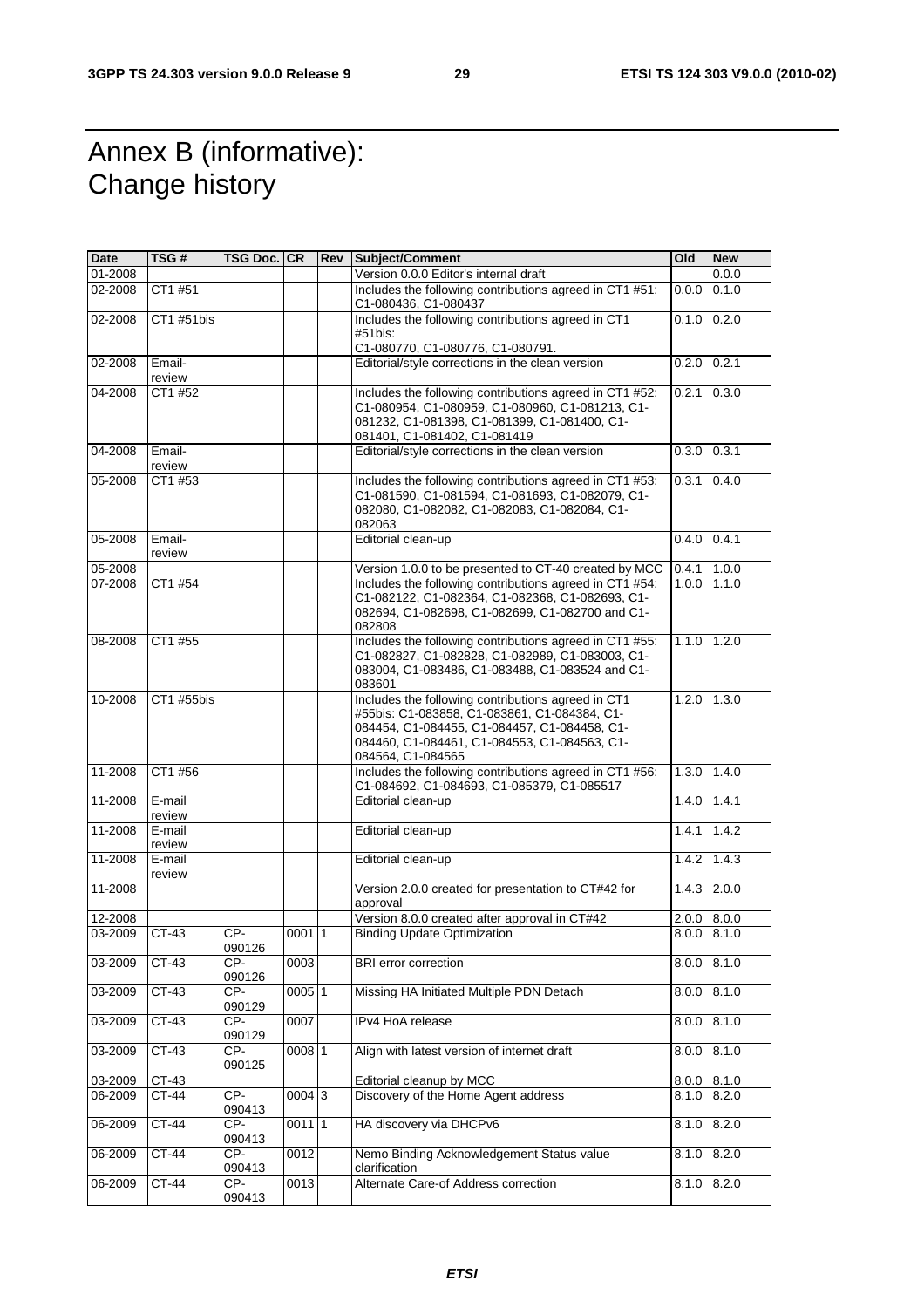| <b>Date</b> | TSG#    | <b>TSG Doc. ICR</b> |          | <b>Rev</b> | <b>Subject/Comment</b>                                               | Old   | <b>New</b> |
|-------------|---------|---------------------|----------|------------|----------------------------------------------------------------------|-------|------------|
| 06-2009     | CT-44   | CP-<br>090413       | 0014     |            | TLV Header Format flag references                                    | 8.1.0 | 8.2.0      |
| 06-2009     | CT-44   | CP-<br>090413       | 0016     |            | Update to the Binding Revocation Indication Message                  | 8.1.0 | 8.2.0      |
| 06-2009     | CT-44   | CP-<br>090413       | 0017     |            | Clarification of routing header usage                                | 8.1.0 | 8.2.0      |
| 06-2009     | CT-44   | CP-<br>090324       | $0018$ 3 |            | HA reallocation procedure and Home Address request                   | 8.1.0 | 8.2.0      |
| 09-2009     | CT-45   | CP-<br>090655       | 0019     |            | DNS lookup at HA discovery based on DHCPv6                           | 8.2.0 | 8.3.0      |
| 09-2009     | CT-45   | CP-<br>090655       | 002111   |            | Clarification of IPv4 Home Address request                           | 8.2.0 | 8.3.0      |
| 09-2009     | CT-45   | CP-<br>090655       | 002311   |            | Update of TS after DS-MIPv6 RFC availability                         | 8.2.0 | 8.3.0      |
| 09-2009     | CT-45   | CP-<br>090655       | $0024$ 1 |            | Remove the static HNP configured in LTE capable UE                   | 8.2.0 | 8.3.0      |
| 09-2009     | CT-45   | CP-<br>090655       | 0025     |            | IPv4 address acknowledgement option type                             | 8.2.0 | 8.3.0      |
| 09-2009     | CT-45   | CP-<br>090655       | 0027     |            | Deletion of SA to the initial HA during HA reallocation<br>procedure | 8.2.0 | 8.3.0      |
| 12-2009     | $CT-46$ | CP-<br>090901       | 0028     |            | RFC5555 missing reference                                            | 8.3.0 | 8.4.0      |
| 12-2009     | CT-46   | CP-<br>090901       | 0030     |            | A bit in BRI message                                                 | 8.3.0 | 8.4.0      |
| 12-2009     | $CT-46$ | $CP-$<br>090901     | 00311    |            | UE procedures at BRI reception                                       | 8.3.0 | 8.4.0      |
| 12-2009     | CT-46   | CP-<br>090901       | $0029$ 2 |            | Clarification of Binding Error message                               | 8.4.0 | 9.0.0      |